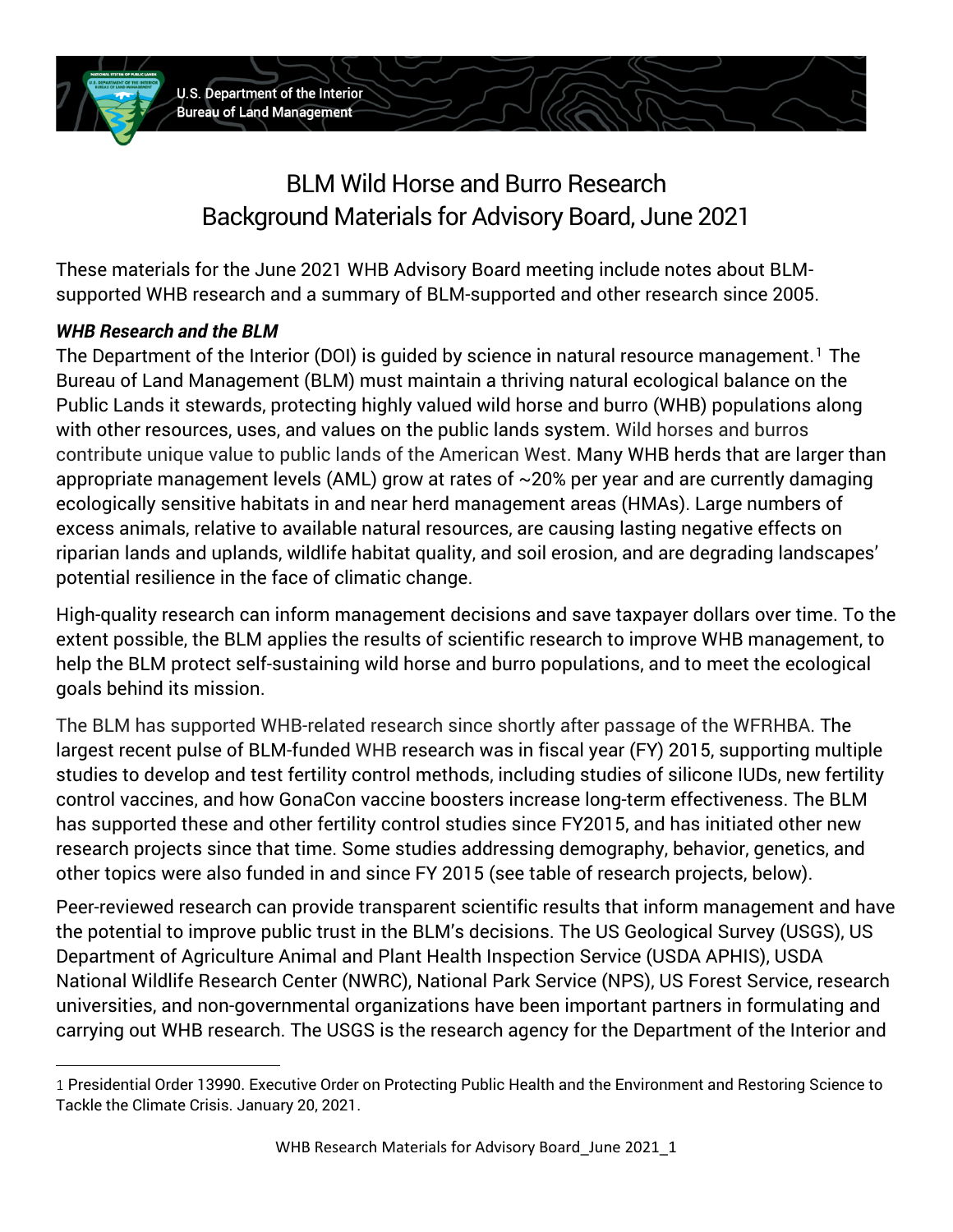has contributed much to WHB research studies since 2001. The BLM relies on USDA APHIS Veterinary Services, whose mission includes ensuring the humane care and treatment of animals, for advice on WHB welfare, veterinary care, and potential study design. The BLM also collaborates with other agencies and organizations to support studies that address climate adaptation and resilience, wildlife, land use, fire, and ecosystem restoration.

#### *The BLM WHB Research Advisory Team Structure*

For WHB-related studies involving any level of BLM support or permitting, or which might include or affect living WHB or use of their tissues, all research proposals and inquiries must be sent to the WHB Program's Research Advisory Team (BLM IM 2005-204). The team plays a role in ensuring that any BLM-supported, WHB-related research meets high standards of scientific quality, including with respect to animal welfare, study design and inference strength. The team reviews proposals, soliciting outside peer reviews as needed, and makes recommendations to the WHB Program Division Chief, who then approves or denies these proposals. The team monitors ongoing studies to track progress toward study objectives, encourage responsible spending, and advises the WHB Program on current research results. The team is co-chaired by the WHB program On-Range Branch Chief and the WHB Research Coordinator; other members currently include two WHB specialists, the USDA APHIS Veterinary Services advisor, and liaisons from the US Forest Service and National WHB Advisory Board. Research Advisory Team members cannot review proposals in which they have a real or perceived conflict of interest.

#### *2005 WHB Research Strategy and 2013 National Academies of Sciences Report*

The choice of research projects that the BLM has supported since 2005 have been heavily influenced by the 2005 strategic research plan<sup>2</sup>, and by a BLM-commissioned, 2013 National Academies of Sciences (NAS) report<sup>3</sup>. The 2005 WHB research strategy set research goals for four topics: 1) health and handling, 2) fertility control, 3) population estimation and modeling, and 4) genetics. The 2005 strategy suggested studies to address what were key questions at that time, in each of the four listed research topics.

At the BLM's request, the NAS reviewed several aspects of the WHB program, including population growth, fertility control, inventory methods, the setting of AML, and population genetics. The 2013 NAS report recommended that the BLM use science-based tools to address program challenges including overpopulation relative to AML, and high annual growth rates. The 2013 report identified areas where the results of research could improve WHB management decisions.

#### *Research Responsive to the 2005 WHB Research Strategy and 2013 NAS Report*

The BLM has funded and collaborated on many WHB research projects addressing the priorities identified in the 2005 WHB research strategy and the 2013 NAS report. The tables below summarize known WHB research projects in the US since 2005; please contact Paul Griffin if you are aware of additional projects that should be added to this list, or updates that should be made. The BLM

<sup>2</sup> Bureau of Land Management Wild Horse and Burro Program. 2005. Strategic research plan; Wild Horse and Burro Management. Bureau of Land Management, in collaboration with US Geological Survey and USDA Animal and Plant Health Inspection Service. Fort Collins, Colorado.

<sup>&</sup>lt;sup>3</sup> National Research Council of the National Academies of Sciences (NAS). 2013. Using science to improve the BLM wild horse and burro program: a way forward. National Academies Press. Washington, DC.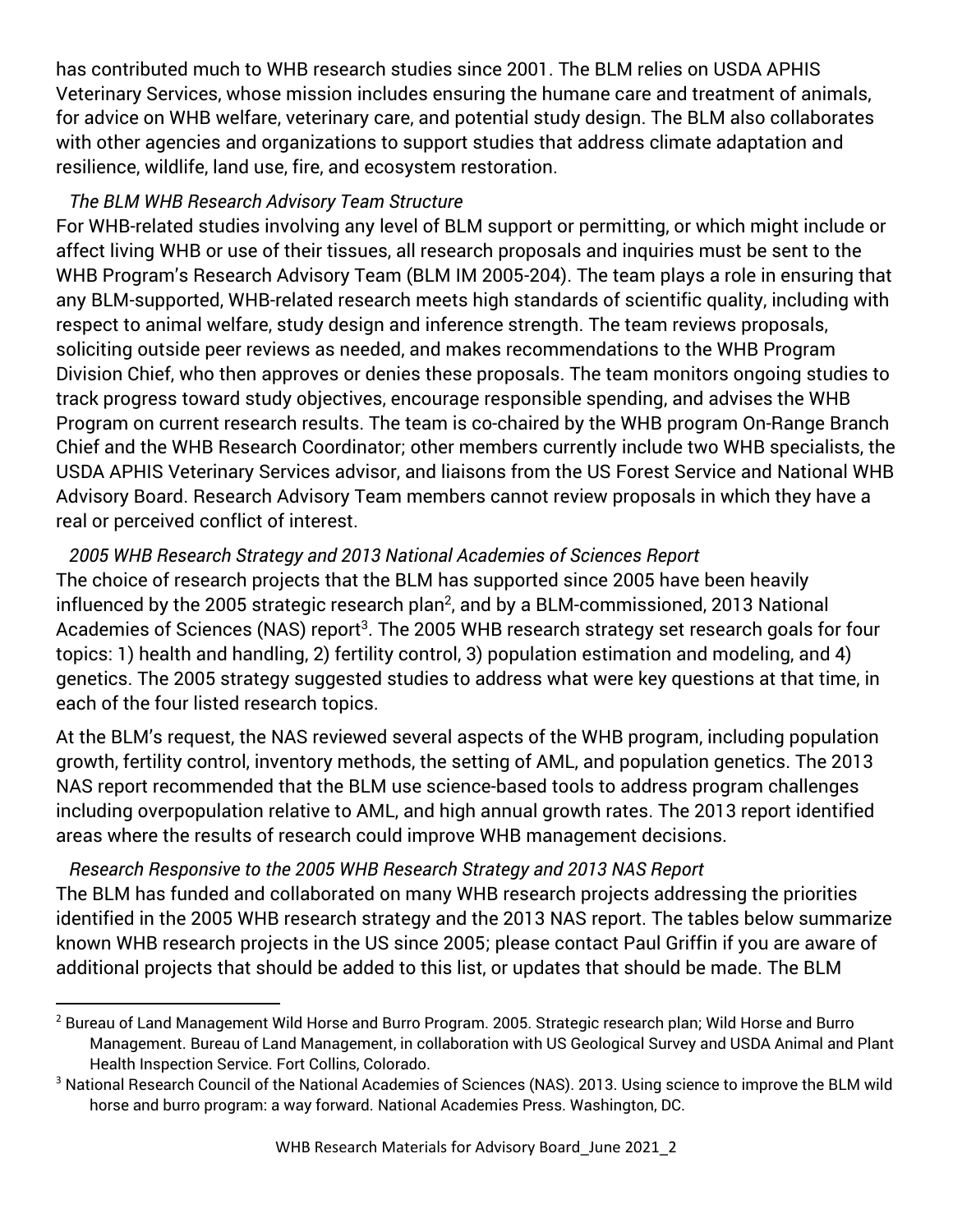leveraged appropriated WHB Program funds to support research with practical management applications, collaborating with universities, non-governmental institutions, and state and federal agencies, some of which secured support from other funding sources.

The BLM obligated approximately \$11M of research funding in FY 2015 to support projects related to fertility control, aerial surveys, ecology, demography, and genetics. These were led by leading equine science research universities, USGS, NPS, and USDA NWRC. Fertility control research proposals were in response to a 2014 BLM request for proposals (RFP), and were reviewed by the National Academies of Sciences. The studies funded in FY 2015 constitute the majority of BLMfunded WHB research in the last 10 years. Since FY 2015, a smaller number of additional, compelling research projects have been funded as WHB Program funding has allowed.

In the future, additional RFPs would be the preferred mechanism to alert the research community about any available funding. RFPs tend to foster the greatest level of competition and public transparency. If future budgets allow for it, a consistent and organized source of funding over time could keep the research community engaged, and lead to the development and testing of many more potential fertility control methods, and other advances in WHB management.

The BLM is eager to work with partners that share an interest in improving WHB management through scientific investigation, and then applying the results of research through agency actions. In the recent past, NPS, US Fish and Wildlife Service, USDA NWRC, USFS, Department of Defense, Arizona Game and Fish Department, Wyoming Department of Transportation, and Humane Society of the United States have also supported WHB research.

The BLM looks forward to seeing the results of projects that it supports as publications in peerreviewed scientific literature, and drawing on those results in its management decisions.

The following materials include:

- 1. 1-page chart of BLM-supported projects, with research projects color-coded by topic;
- 2. 2-page description of some notable projects that were responsive to the four priority research topics identified in the 2005 WHB strategic research plan;
- 3. 16-page "Table of Past and Present Wild Horse and Burro Research and Related Projects," describing projects known to BLM since 2005, listed in terms of collaborator, budget, goals, outcomes, and management implications; and
- 4. 6-page listing of scientific literature cited in the description and table.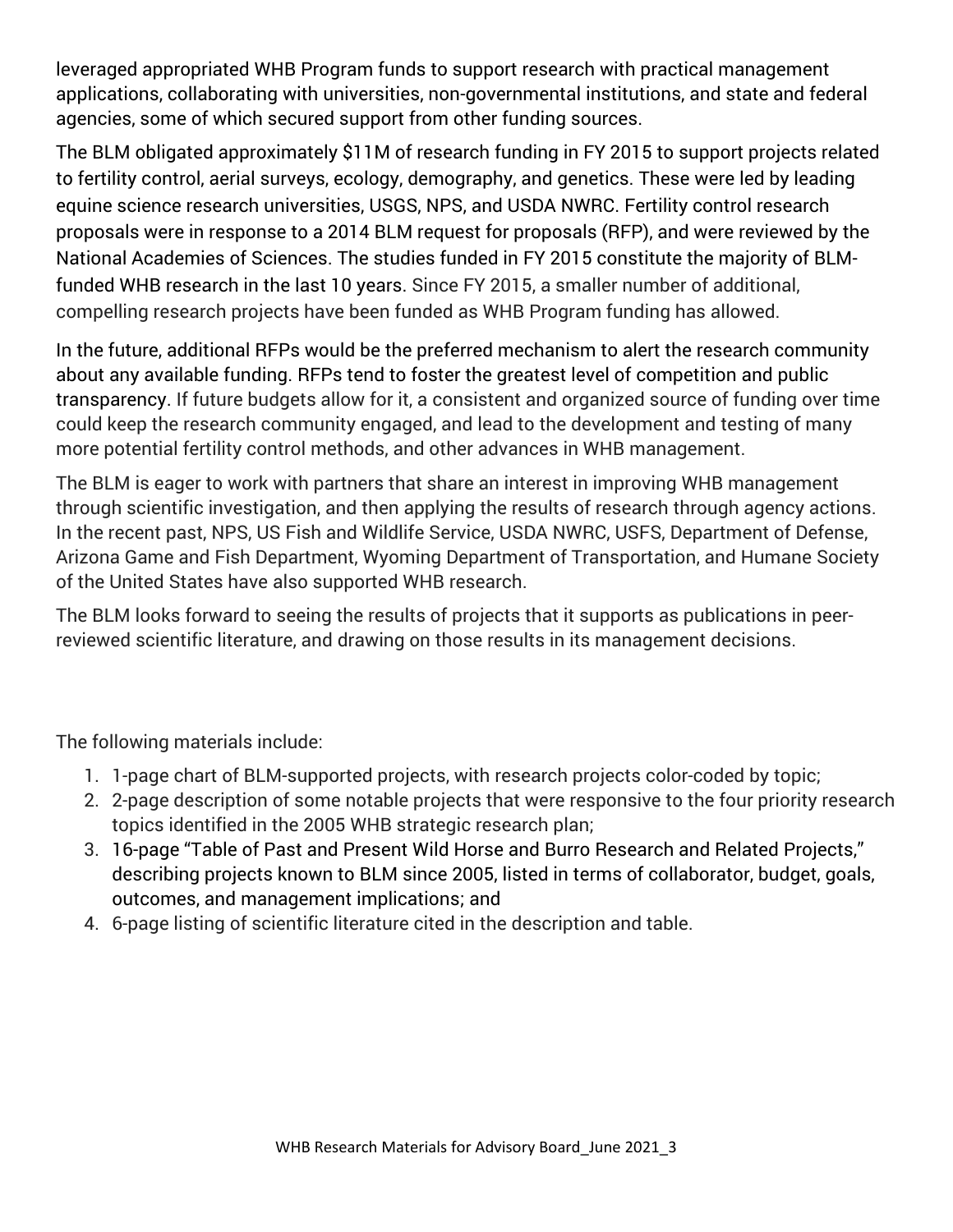# **Overview of Wild Horse and Burro Research & Pilot Projects Since 2005**

Project numbers in the timeline refer to BLM-supported projects in the summary table that follows.

|                                                  | Jniversity<br>Agency | 2005 | $\frac{2006}{2007}$ |  | $\frac{ 8 }{ 8 8 8 8 8 8 8 8 8 8}$ |  | 2014 | $\frac{2015}{2016}$ | 2017 | 2018 | $\frac{15}{20}$ | 2022 |                             |                     |
|--------------------------------------------------|----------------------|------|---------------------|--|------------------------------------|--|------|---------------------|------|------|-----------------|------|-----------------------------|---------------------|
| Project #<br>1 Oocyte vaccine pen trial          | <b>JSDA</b>          |      |                     |  |                                    |  |      |                     |      |      |                 |      | Legend                      |                     |
| 2 Geldings field trial                           | <b>USGS</b>          |      |                     |  |                                    |  |      |                     |      |      |                 |      | Fertility                   |                     |
|                                                  | USGS                 |      |                     |  |                                    |  |      |                     |      |      |                 |      |                             |                     |
| 3 Silicone IUDs pen trial                        |                      |      |                     |  |                                    |  |      |                     |      |      |                 |      | Modeling<br><b>Genetics</b> | $\overline{\times}$ |
| 4 PopEquus software                              | USGS                 |      |                     |  |                                    |  |      |                     |      |      |                 |      |                             |                     |
| 5 Oocyte vaccine development                     | Colo State           |      |                     |  |                                    |  |      |                     |      |      |                 |      | Safety                      |                     |
| 6 GonaCon booster field trial                    | Colo State           |      |                     |  |                                    |  |      |                     |      |      |                 |      | Welfare                     |                     |
| 7 Burro PZP darting field trial                  | <b>HSUS</b>          |      |                     |  |                                    |  |      |                     |      |      |                 |      | Ecology                     | $\diagup$           |
| 8 PZP Capsules development                       | Ohio State           |      |                     |  |                                    |  |      |                     |      |      |                 |      | Surveys                     |                     |
| 9 PZP Adjuvant development                       | Purdue U             |      |                     |  |                                    |  |      |                     |      |      |                 |      | Polling                     |                     |
| 10 GonaCon pilot project                         | <b>BLM</b>           |      |                     |  |                                    |  |      |                     |      |      |                 |      | <b>Human Dimensions</b>     |                     |
| 11 Genetic monitoring                            | TAMU                 |      |                     |  |                                    |  |      |                     |      |      |                 |      |                             |                     |
| 12 Minimally invasive sterilization <sup>4</sup> | <b>UC Davis</b>      |      |                     |  |                                    |  |      |                     |      |      |                 |      |                             |                     |
| 13 PZP pellet vaccine trial                      | U Toledo             |      |                     |  |                                    |  |      |                     |      |      |                 |      |                             |                     |
| 14 PZP-22 development                            | U Toledo             |      |                     |  |                                    |  |      |                     |      |      |                 |      |                             |                     |
| 15 PZP-22 field trials                           | U Toledo             |      |                     |  |                                    |  |      |                     |      |      |                 |      |                             |                     |
| 16 Spay Vac pen trials                           | <b>USGS</b>          |      |                     |  |                                    |  |      |                     |      |      |                 |      |                             |                     |
| 17 Ecology, demography & behavior                | <b>USGS</b>          |      |                     |  |                                    |  |      |                     |      |      |                 |      |                             |                     |
| 18 Sage-grouse stressors                         | USGS                 |      |                     |  |                                    |  |      |                     |      |      |                 |      |                             |                     |
| 19 Horses and Sage-grouse                        | <b>USGS</b>          |      |                     |  |                                    |  |      |                     |      |      |                 |      |                             |                     |
| 20 Horse demography                              | <b>USGS</b>          |      |                     |  |                                    |  |      |                     |      |      |                 |      |                             |                     |
| 21 Burro demography                              | <b>USGS</b>          |      |                     |  |                                    |  |      |                     |      |      |                 |      |                             |                     |
| 22 Movements in checkerboard                     | U Wyo                |      |                     |  |                                    |  |      |                     |      |      |                 |      |                             |                     |
| 23 Burro-vehicle collisions                      | <b>AZGFD</b>         |      |                     |  |                                    |  |      |                     |      |      |                 |      |                             |                     |
| 24 Infrared survey tests                         | USGS                 |      |                     |  |                                    |  |      |                     |      |      |                 |      |                             |                     |
| 25 Burro survey methods                          | USGS                 |      |                     |  |                                    |  |      |                     |      |      |                 |      |                             |                     |
| 26 Fecal DNA methods                             | USGS                 |      |                     |  |                                    |  |      |                     |      |      |                 |      |                             |                     |
| 27 Horse survey methods                          | <b>USGS</b>          |      |                     |  |                                    |  |      |                     |      |      |                 |      |                             |                     |
| 28 Surveys; distance sampling                    | <b>WEST</b>          |      |                     |  |                                    |  |      |                     |      |      |                 |      |                             |                     |
| 29 Satellite-based counts                        | <b>BLM</b>           |      |                     |  |                                    |  |      |                     |      |      |                 |      |                             |                     |
| 30 Riparian impacts                              | U Idaho              |      |                     |  |                                    |  |      |                     |      |      |                 |      |                             |                     |
| 31 Carrying capacity                             | <b>USGS</b>          |      |                     |  |                                    |  |      |                     |      |      |                 |      |                             |                     |
| 32 Adoption marketing                            | Contractor           |      |                     |  |                                    |  |      |                     |      |      |                 |      |                             |                     |
| 33 Radio collar testing                          | <b>USGS</b>          |      |                     |  |                                    |  |      |                     |      |      |                 |      |                             |                     |
| 34 Shade study                                   | UC Davis             |      |                     |  |                                    |  |      |                     |      |      |                 |      |                             |                     |
| 35 WHB thermal environment                       | <b>APHIS</b>         |      |                     |  |                                    |  |      |                     |      |      |                 |      |                             |                     |
| 36 Tubal ligation                                | U Ky.                |      |                     |  |                                    |  |      |                     |      |      |                 |      |                             |                     |
| 37 Contraceptive peptides                        | <b>SU</b>            |      |                     |  |                                    |  |      |                     |      |      |                 |      |                             |                     |
| 38 Spay outcomes 5                               | <b>USGS</b>          |      |                     |  |                                    |  |      |                     |      |      |                 |      |                             |                     |
| 39 Public survey <sup>5</sup>                    | Ipsos PA             |      |                     |  |                                    |  |      |                     |      |      |                 |      |                             |                     |
| 40 Spay testing 5                                | Oregon SU            |      |                     |  |                                    |  |      |                     |      |      |                 |      |                             |                     |
| 41 Minimally invasive sterilization <sup>5</sup> | Oregon SU            |      |                     |  |                                    |  |      |                     |      |      |                 |      |                             |                     |

 $4$  Captive trial funded by State of California. The project seeks to use BLM wild horses in a future field trial.

<sup>5</sup> These studies were never started, for litigation, logistical, or administrative reasons.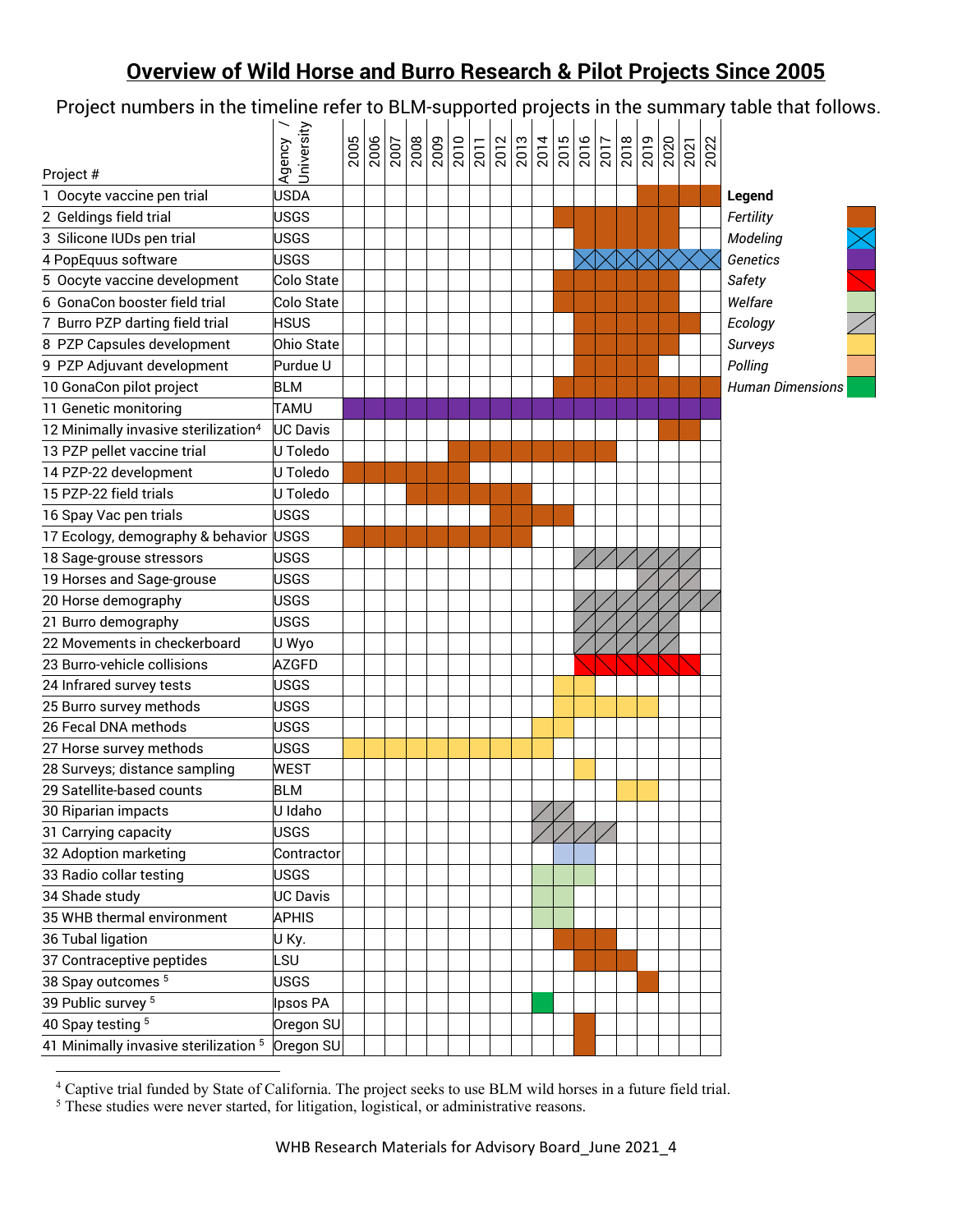The following text highlights some projects that addressed the four major research topics identified in the 2005 WHB research strategy.

#### *Health and Handling*

The 2005 strategy suggested that the BLM should study actions that would maintain, protect and improve the health and well-being of wild horses and burros held in captivity. BLM supported a UC Davis study that examined wild horse tolerance for heat and use of shade structures at the BLM Palomino Valley Wild Horse Corrals. Under the observed conditions, the researchers found that horses made use of available shade, but that it was not required to protect their health (Holcomb and Stull 2016, Holcomb 2017). Based on this information, the BLM updated its shade and shelter requirements for WHB placed into private care, with protections that vary according to local weather patterns and legal requirements.

### *Fertility Control*

The 2005 strategy identified the BLM's priority need for long-lasting contraceptive methods, preferably those that require only one handling event. The NAS identified three 'most promising' treatments, at the time of their 2013 report, as being PZP vaccines (ZonaStat-H, PZP-22, SpayVac), chemical vasectomy and the GonaCon vaccine, and encouraged the BLM to support development and testing of other methods as well. Testing new or improved long-lasting fertility control methods can require several years of research to determine safety and long-term effectiveness. A benefit of simultaneously funding research into many potential fertility control methods in 2015 was that promising methods were identified (e.g., Y-shaped silicone IUDs, GonaCon vaccine booster, oocyte growth factor vaccine) while studies of methods that failed (e.g., O-ring silicone IUDs, and a form of tubal ligation), and associated expenses, were stopped early.

BLM-funded studies monitored effects of PZP vaccines, particularly of pelleted PZP vaccine formulations such as PZP-22. In an initial field trial at Clan Alpine HMA, PZP-22 doses reliably conferred 2 years of contraception (Turner et al. 2007). However, the 'Annenburg study' at Cedar Mountains HMA and Sand Wash Basin HMA revealed that PZP-22 did not reliably produce 2 years of contraceptive effect, though it can lead to moderately high efficacy for 3 years after a subsequent PZP vaccine booster (Rutberg et al. 2017). Based on these results, the BLM now uses PZP-22 in mares in cases where PZP vaccine is to be used but where it is advantageous to not have to hold the mares in captivity for 30 days to receive a booster shot. A booster shot would be needed after just 30 days, for first-time use of ZonaStat-H. Since 2013, reports to BLM from University of Toledo and USGS research showed that neither PZP-22 pellets (Turner 2017) nor SpayVac as formulated at the time (Roelle 2015) caused reliable long-term contraception from one dose.

The BLM has focused on female contraception, because reducing female fertility most directly affects herd growth rates. In work on the Sheldon National Wildlife Refuge, funded by the US Fish and Wildlife Service, Collins and Kasbohm (2016) showed that mare sterilization did not prevent treated mares from consorting with other horses, did not reduce treated mares' on-range survival rates, and did reduce population growth rates in proportion to the fraction of mares treated. Scully et al. (2015) showed that chemical vasectomy was not effective at sterilizing stallions.

NAS (2013) suggested further research into behavioral and contraceptive effects of GonaCon vaccine. Such studies have since taken place in NPS- and BLM-funded studies at Theodore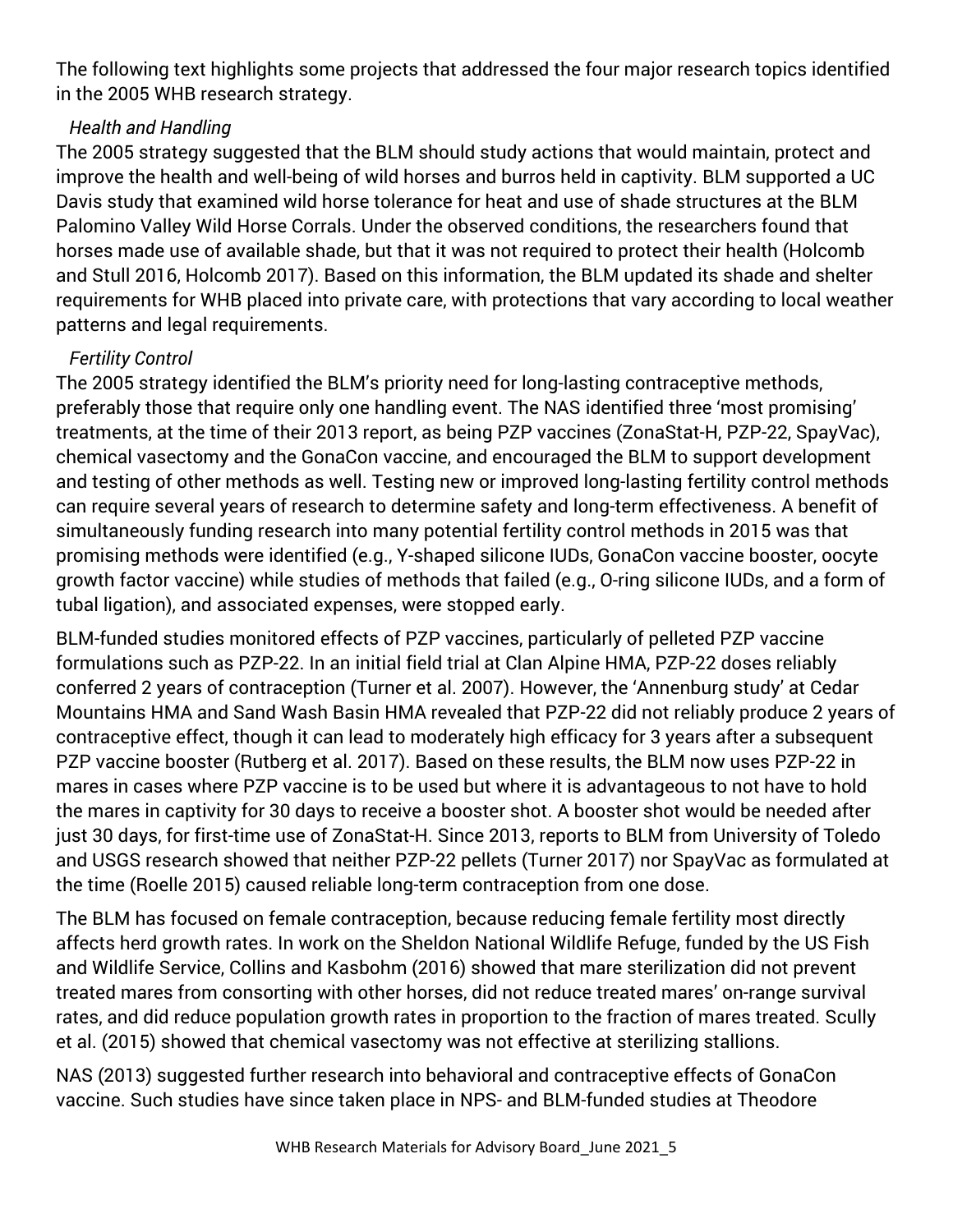Roosevelt National Park (Baker et al. 2013, Ransom et al. 2014, Baker et al. 2018). There were minimal behavioral effects, and a booster dose of GonaCon caused highly effective fertility control in mares (91% average effectiveness over 4+ years for animals treated with two hand-injected doses; Baker et al. report to BLM). Although the BLM will continue to use PZP vaccine, especially where darting of the PZP vaccine ZonaStat-H occurs and has shown to be successful, the BLM has been increasing its use of GonaCon.

#### *Population Estimation and Modeling*

Before 2013, most of the BLM's aerial surveys used 'raw count' methods that did not allow for a statistical estimation of how many animals were present in the survey area, but not seen. The 2005 strategy and the 2013 NAS reports acknowledged that 'raw count' surveys were likely underestimating the actual numbers of WHB on range. The BLM subsequently partnered with USGS to develop and test several aerial survey methods. Two have been validated in multiple areas: simultaneous double-observer (Lubow and Ransom 2016), and photo mark-resight (Lubow and Ransom 2009). The simultaneous double-observer method has become the standard method for wild horse and burro aerial survey data collection (Griffin et al. 2020) and analysis (Ekernas 2019). Infrared aerial surveys have also been validated in at least one area with limited vegetation (Schoenecker et al. 2018).

The 2005 strategy called for an update to the 1996 WinEquus horse population projection model, and USGS is currently developing a user-friendly population and cost projection model, "PopEquus."

#### *Genetics*

The BLM has a long-term commitment to genetic monitoring, and has sent over 200 sets of samples from monitored herds for laboratory analysis. Results regularly inform the BLM's management decisions at local levels. The 2005 strategy noted the importance of determining the genetic population structure of WHB across the west, including identifying genetically connected subpopulations ("metapopulations"). The small size of some subpopulations may not be a grave concern with respect to genetic diversity, because they are generally part of a larger connected metapopulation in which historic and present gene flow maintains genetic diversity. Patterns in microsatellite DNA allelic diversity were the basis for an analysis of WHB genetic diversity in the NAS report (2013), which found only three herds with notably high Spanish influence (in Pryor Mountains, Sulphur, and Cerbat HMAs). The same report showed that most BLM-managed wild horse herds are highly related, in terms of Fst values, which are a measure of subpopulations' differentiation. Most recently, an analysis of wild horse genetic samples confirms that most herds are part of a single, large, genetically-connected metapopulation (Cothran et al., Texas A&M University, in review).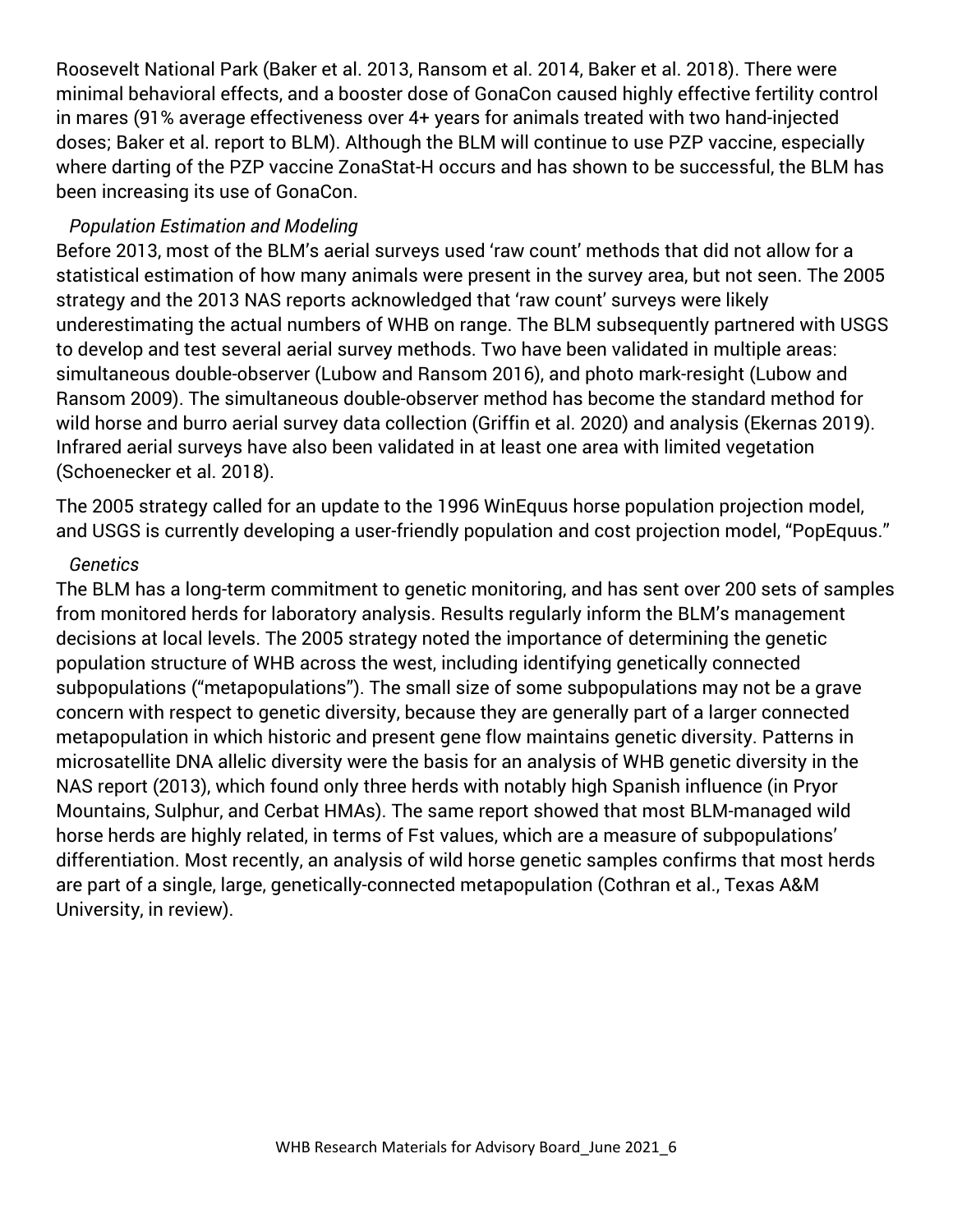## **Table of Past and Present Wild Horse and Burro Research and Related Projects**

| <b>Research Entity;</b>                                                                                                                                                                              | Dates <sup>6</sup> ;                                               |                                                                                                                                                                                                                                                                                                                                                                                                                                                                                                                                                                                                                                                                                                                                                                                                                                                                                                                                                                                                                                                                                                                                                                                                                                          |                                                                                                                                                                                                                              |  |  |  |  |  |  |
|------------------------------------------------------------------------------------------------------------------------------------------------------------------------------------------------------|--------------------------------------------------------------------|------------------------------------------------------------------------------------------------------------------------------------------------------------------------------------------------------------------------------------------------------------------------------------------------------------------------------------------------------------------------------------------------------------------------------------------------------------------------------------------------------------------------------------------------------------------------------------------------------------------------------------------------------------------------------------------------------------------------------------------------------------------------------------------------------------------------------------------------------------------------------------------------------------------------------------------------------------------------------------------------------------------------------------------------------------------------------------------------------------------------------------------------------------------------------------------------------------------------------------------|------------------------------------------------------------------------------------------------------------------------------------------------------------------------------------------------------------------------------|--|--|--|--|--|--|
| <b>Project Name</b>                                                                                                                                                                                  | <b>Budget</b>                                                      | <b>Description and Status</b>                                                                                                                                                                                                                                                                                                                                                                                                                                                                                                                                                                                                                                                                                                                                                                                                                                                                                                                                                                                                                                                                                                                                                                                                            | <b>Management Applications</b>                                                                                                                                                                                               |  |  |  |  |  |  |
|                                                                                                                                                                                                      | <b>BLM-funded or facilitated WHB research and related projects</b> |                                                                                                                                                                                                                                                                                                                                                                                                                                                                                                                                                                                                                                                                                                                                                                                                                                                                                                                                                                                                                                                                                                                                                                                                                                          |                                                                                                                                                                                                                              |  |  |  |  |  |  |
| 1. USDA - APHIS -<br><b>National Wildlife</b><br><b>Research Center;</b><br>Evaluation of a<br>vaccine against<br>ovarian growth<br>factors as a single<br>dose, long-lasting<br>immunocontraceptive | 2019-2022;<br>\$238,281                                            | Goal: Pen trial building on project #5, test whether a one-dose version of the<br>vaccine against BMP-15 and GDF-9 causes long-term infertility.<br>Status: Ongoing. BLM's final Environmental Assessment (March 2020)<br>describes the ongoing study at Northern Nevada Correctional Center. 16<br>mares were injected with vaccines and 16 with placebos, in May 2020. In<br>theory, the mare may deplete her ovaries of fertile oocytes, thus becoming<br>sterile. Stallions were introduced to mare groups in August 2020. Antibody<br>levels and foaling rates are currently being recorded for treated and<br>untreated mares.                                                                                                                                                                                                                                                                                                                                                                                                                                                                                                                                                                                                     | If successful, this one-shot<br>vaccine would permanently<br>sterilize mares, and no<br>further treatments for the<br>life of those animals would<br>be needed.                                                              |  |  |  |  |  |  |
| 2. USGS; Evaluating<br>behavior and ecology<br>of geldings among a<br>breeding population                                                                                                            | $2015 - 2020$ ;<br>\$826,0997                                      | Goal: Use a field trial to determine the behavioral and demographic effects<br>of having a portion of a herd be gelded male (neutered) wild horses.<br>Status: Data collection complete. Gather took place at Conger HMA in fall<br>2016. 30 mares were fitted with radio collars. 29 studs were fitted with radio<br>tags, but 13 of 14 GPS tail tags had firmware issues and were re-deployed in<br>spring 2017. Further collars and tags were deployed after the treatment<br>gather. Aerial surveys were conducted every spring 2017-2020. As part of a<br>gather in which family groups and bachelor stallions were captured<br>together, held, and released together, 27 studs were gelded in a facility in<br>December 2017. All horses were returned to the range shortly thereafter,<br>including treated and non-treated bachelor stallions and social groups with<br>treated stallions and untreated control stallions, 2018-2020 were the three<br>post-treatment years of the study. Gelded stallions maintained harems in<br>2018 similar to ungelded, and displayed similar reproductive behaviors as<br>intact stallions. The foaling rate post-treatment appears lower for only one<br>year, compared to pre-treatment. | Field offices may be more<br>confident about using<br>gelding because of this<br>study. Geldings can<br>temporarily reduce herd<br>growth rates if they take the<br>place of mares, or if they<br>continue to defend harems. |  |  |  |  |  |  |

 $6$  Dates listed are for planned data collection and publications. Unless otherwise noted, the budget listed includes obligated BLM funding.

 $7$  Costs of aerial surveys are not included in USGS project budgets. Those aerial surveys will be led and paid for directly by BLM.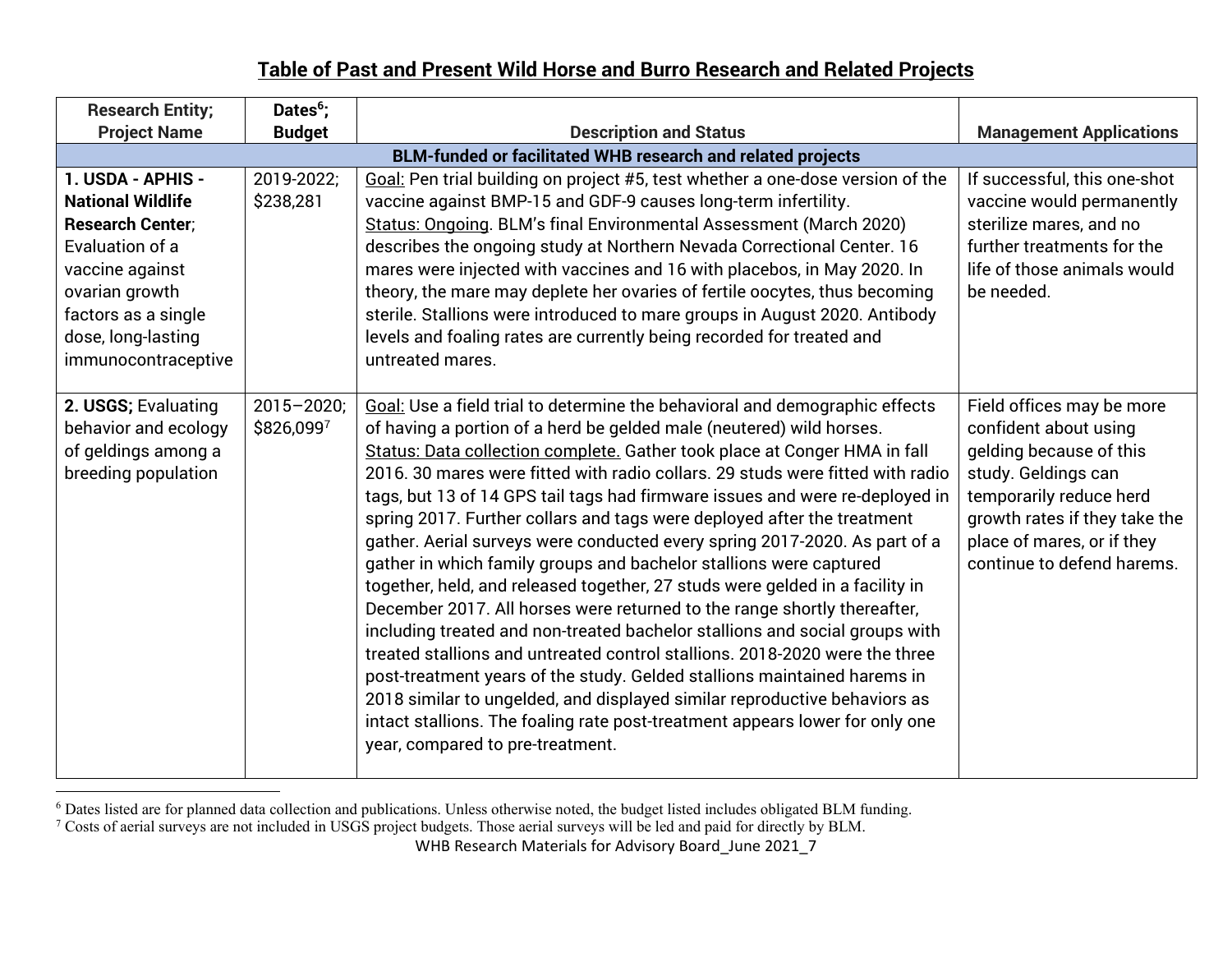| <b>Research Entity;</b>                                                                                                            | Dates <sup>6</sup> ;           |                                                                                                                                                                                                                                                                                                                                                                                                                                                                                                                                                                                                                                                                                                                                                                                                                    |                                                                                                                                                                                                                                            |
|------------------------------------------------------------------------------------------------------------------------------------|--------------------------------|--------------------------------------------------------------------------------------------------------------------------------------------------------------------------------------------------------------------------------------------------------------------------------------------------------------------------------------------------------------------------------------------------------------------------------------------------------------------------------------------------------------------------------------------------------------------------------------------------------------------------------------------------------------------------------------------------------------------------------------------------------------------------------------------------------------------|--------------------------------------------------------------------------------------------------------------------------------------------------------------------------------------------------------------------------------------------|
| <b>Project Name</b>                                                                                                                | <b>Budget</b>                  | <b>Description and Status</b>                                                                                                                                                                                                                                                                                                                                                                                                                                                                                                                                                                                                                                                                                                                                                                                      | <b>Management Applications</b>                                                                                                                                                                                                             |
|                                                                                                                                    |                                | BLM-funded or facilitated WHB research and related projects                                                                                                                                                                                                                                                                                                                                                                                                                                                                                                                                                                                                                                                                                                                                                        |                                                                                                                                                                                                                                            |
| 3. USGS; Evaluating<br>the efficacy and<br>safety of Silicone<br>intrauterine devices<br>as a horse<br>contraceptive               | $2016 - 2020;$<br>\$750,826    | Goal: Pen trial of the efficacy and effects on mare health resulting from the<br>long-term presence of a silicone intrauterine device (IUD).<br>Status: Complete. From 2017 to 2019, 75% or more of flexible, 'Y' shaped<br>silicone IUDs stayed in mares that got an injection of progesterone at the<br>time of IUD insertion. After removal in March 2019, most mares (12 of 19)<br>returned to fertility the first season after removal of IUDs and IUDs provided<br>100% contraception while in place. IUDs did not significantly change the<br>endometrial biopsy scores on any mares (no significant harm to their uterus<br>as revealed by biopsy scores; Holyoak et al. 2021 in press). The IUD tested<br>in this study is now made by an EPA-registered manufacturer, and is<br>available for BLM's use. | This study has given BLM<br>another low-cost, long-<br>lasting fertility control tool.<br>IUDs can go into open (non-<br>pregnant) mares that would<br>be released to the range,<br>reducing holding costs and<br>future foal births.      |
| 4. USGS;<br>Development of a<br>population model and<br>cost analysis for<br>managing wild horses<br>(also known as<br>"PopEquus") | $2016 - 2022$ ;<br>\$459,859   | Goal: Update the existing WinEquus model used by managers for wild horse<br>population projections. The new software will compare population<br>outcomes and economic costs resulting from PZP, removals, mare<br>sterilization, gelding and other population growth suppression tools.<br>Status: Model in preparation. BLM staff tested simple model in late<br>February 2019. Preliminary model results were shown in conferences and<br>meetings in 2018 and 2019. USGS aims to beta test in spring 2021.                                                                                                                                                                                                                                                                                                      | When fully implemented, the<br>model can assist managers<br>in comparing costs of<br>gathers and different kinds<br>of fertility control.                                                                                                  |
| 5. Colorado State<br>University; Effect of<br>Immunization against<br>Oocyte Specific<br>Growth Factors in<br>Mares                | $2015 - 2020$ ;<br>\$1,110,065 | Goal: Initial vaccine development to test whether vaccines against two<br>ovarian proteins (BMP-15 and GDF-9) in domestic mares cause infertility.<br>Long-term goal is to develop a vaccine that can cause permanent sterility<br>from one dose.<br>Status: Data collection complete. In 2017, a 4-dose vaccination against<br>each protein individually led to irregular follicle development, and one of the<br>vaccines reduced ovulations. Ten mares had 4 doses of a combined vaccine<br>with both proteins. None of those mares ovulated in 2018, (only one in<br>2019); follicles developed only to a very early and small stage; progesterone<br>levels remained low (Davis et al. 2018). These promising results led to study<br>#1 (above, in this table).                                              | This study showed that this<br>new type of fertility control<br>vaccine could, in theory,<br>sterilize mares. The four-<br>shot version of the vaccine<br>worked well, but now is<br>being tested as a one-shot<br>vaccine, in project #1. |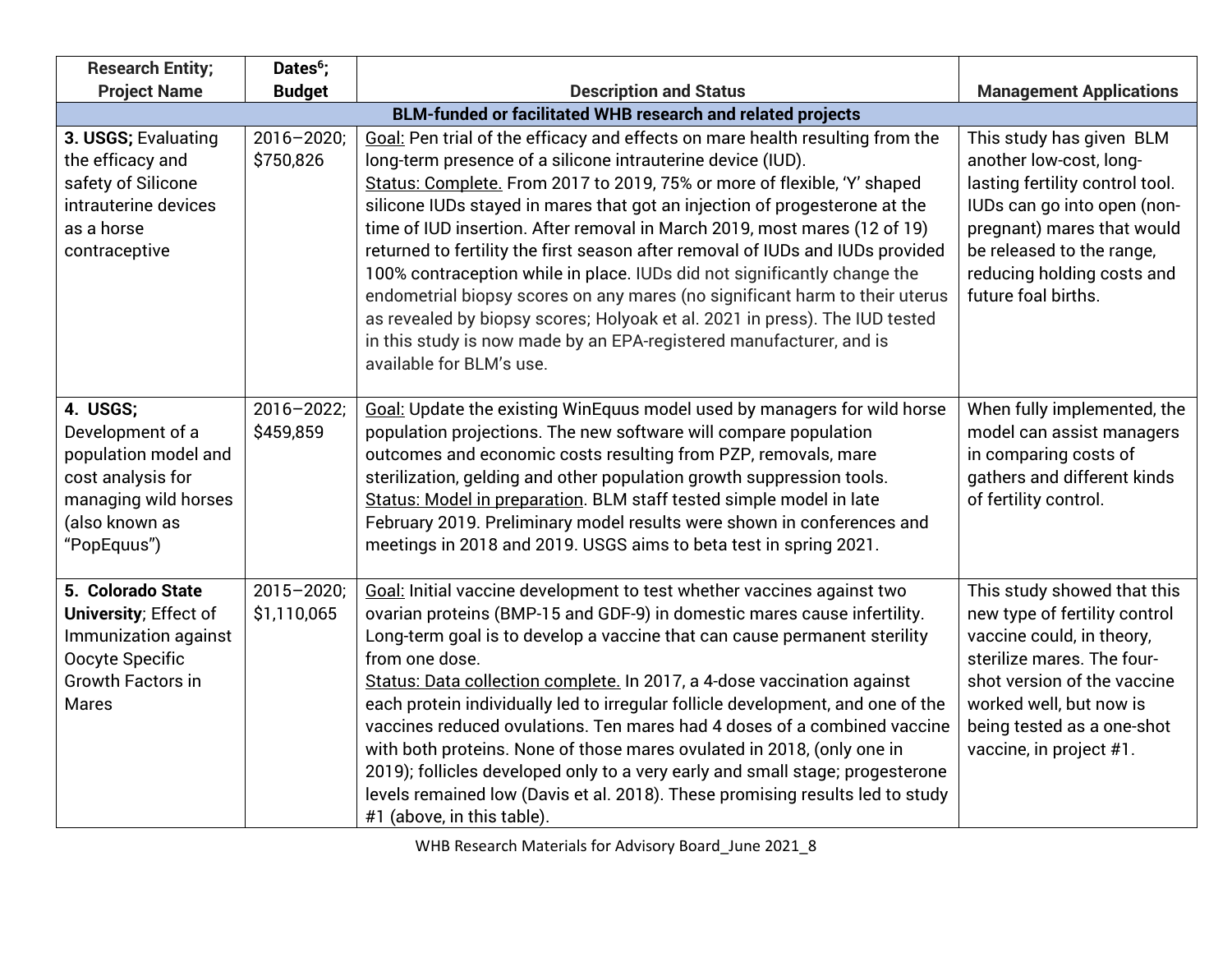| <b>Research Entity;</b>    | Dates <sup>6</sup> ;                                        |                                                                              |                                |  |  |  |  |  |
|----------------------------|-------------------------------------------------------------|------------------------------------------------------------------------------|--------------------------------|--|--|--|--|--|
| <b>Project Name</b>        | <b>Budget</b>                                               | <b>Description and Status</b>                                                | <b>Management Applications</b> |  |  |  |  |  |
|                            | BLM-funded or facilitated WHB research and related projects |                                                                              |                                |  |  |  |  |  |
| <b>6. Colorado State</b>   | $2015 - 2020$ ;                                             | <b>Goal: Field trial at Theodore Roosevelt NP to determine the optimum</b>   | Using this vaccine             |  |  |  |  |  |
| University;                | \$287,884                                                   | booster schedule; duration of effectiveness; and safety and physiological    | repeatedly would slow          |  |  |  |  |  |
| Re-immunization of         | (and with in-                                               | side-effects (if any) following booster vaccination with GonaCon.            | annual population growth       |  |  |  |  |  |
| <b>Free-Ranging Horses</b> | kind support                                                | Status: Data collection complete. A single GonaCon booster dose causes 4     | rates and could allow for      |  |  |  |  |  |
| with GonaCon               | from                                                        | or more years of infertility, when injected by hand. Field crews observed    | longer times between           |  |  |  |  |  |
| Vaccine                    | <b>National</b>                                             | foaling rates in 2016-2019, and will continue in 2020. Untreated mares       | gathers. BLM is now            |  |  |  |  |  |
|                            | Park                                                        | foaled at high rates of 75-100%. The foaling rate for mares re-treated with  | including GonaCon in many      |  |  |  |  |  |
|                            | Service)                                                    | GonaCon 4 years after initial dose were 0%, 16%, 4%, 8%, 8%, and 21% in      | NEPA analyses and has          |  |  |  |  |  |
|                            |                                                             | 2015-2020. For mares boostered by dart 2 years, 1 year, or 6 months after    | begun to use it more in        |  |  |  |  |  |
|                            |                                                             | their primer dose, the 2018-2020 foaling rates were 18%, 34%, and 37%. The   | management. SOPs for           |  |  |  |  |  |
|                            |                                                             | researchers published early results (Baker et al. 2018), and are preparing   | GonaCon use are available.     |  |  |  |  |  |
|                            |                                                             | article(s) on dart-based delivery and efficacy results.                      |                                |  |  |  |  |  |
| 7. Humane Society of       | $2016 - 2021$ ;                                             | Goal: Field trial to test whether ZonaStat-H (a PZP vaccine) can be          | This information could be      |  |  |  |  |  |
| the United States;         | \$64,975                                                    | effectively darted to wild burros in the vicinity of Oatman, Arizona.        | included in NEPA analyses      |  |  |  |  |  |
| Applicability and          | (Humane                                                     | Status: Ongoing. Trapping, marking, and initial treatments for 108 jennies   | when local offices are         |  |  |  |  |  |
| efficacy of ZonaStat-      | Society of                                                  | are completed. HSUS continues to deliver booster doses via dart to those     | weighing the costs and         |  |  |  |  |  |
| H on wild burros in        | the USA                                                     | jennies that only received a primer dose (with good success to date), and to | benefits of dart-based         |  |  |  |  |  |
| northwestern Arizona       | matched                                                     | monitor time and effort required, apparent foaling rates and any apparent    | vaccine delivery in large      |  |  |  |  |  |
|                            | \$350K)                                                     | injection site responses. Some burros had abscesses at injection sites and   | HMA <sub>s</sub> .             |  |  |  |  |  |
|                            |                                                             | transient lameness, which resolved. In one study group, HSUS boostered       |                                |  |  |  |  |  |
|                            |                                                             | 2/3 of jennies by dart, though that took up to six months, while optimal     |                                |  |  |  |  |  |
|                            |                                                             | timing is one month.                                                         |                                |  |  |  |  |  |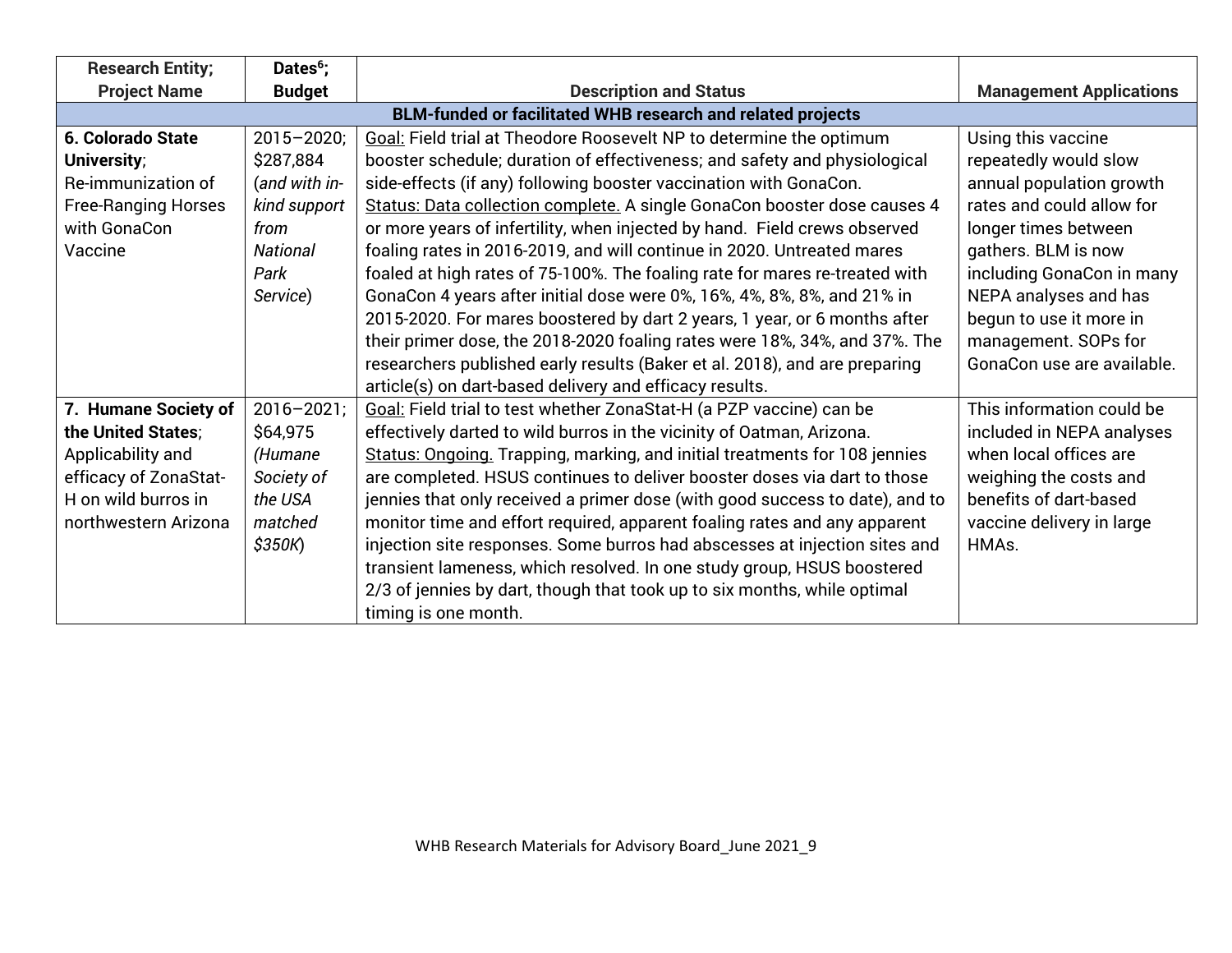| <b>BLM-funded or facilitated WHB research and related projects</b> |                    |                                                                                   |                              |  |  |  |
|--------------------------------------------------------------------|--------------------|-----------------------------------------------------------------------------------|------------------------------|--|--|--|
| 8. Ohio State                                                      | $2016 - 2020;$     | Goal: Develop and test polymer capsules that would be a new delivery              | If the 12-month capsules     |  |  |  |
| University;                                                        | \$799,565          | vehicle for porcine zona pellucida (PZP) vaccine, to increase the duration of     | worked well, they could      |  |  |  |
| Electrospun delivery                                               |                    | vaccine effectiveness. The vaccine is in liquid form, inside the capsules.        | deliver a 1-year booster     |  |  |  |
| to enhance the                                                     |                    | Status: Data collection complete. The researchers tested capsules made            | dose, which would save       |  |  |  |
| effectiveness of                                                   |                    | from various surgical grade polymers, to determine optimal thickness of           | thousands of dollars in      |  |  |  |
| immunocontraception                                                |                    | implantable capsules. One-month hydrophilic silicone oil + PZP emulsion,          | capture costs per mare.      |  |  |  |
| strategies in equids                                               |                    | and 3-month, 12-month and 12+ month capsules were implanted in                    | Results are not yet a        |  |  |  |
|                                                                    |                    | domestic mares in summer 2017. The 1-month emulsion and 3-month                   | breakthough new method.      |  |  |  |
|                                                                    |                    | capsule seem to have delivered the PZP, approximately on schedule. Those          |                              |  |  |  |
|                                                                    |                    | delivery methods led to higher antibody titer levels than the PZP-22              |                              |  |  |  |
|                                                                    |                    | treatment. Only a very small antibody titer peak was caused by the 12-            |                              |  |  |  |
|                                                                    |                    | month or 12+ month capsules. Different PZP batches led to different               |                              |  |  |  |
|                                                                    |                    | antibody titer responses. Despite several materials science papers                |                              |  |  |  |
|                                                                    |                    | published (Chaparro et al. 2019a, 2019b) and in preparation, no                   |                              |  |  |  |
|                                                                    |                    | breakthrough reductions in wild horse fertility rates are expected from this      |                              |  |  |  |
|                                                                    |                    | work. Use of the silicone oil could provide a 1-month booster PZP dose            |                              |  |  |  |
|                                                                    |                    | without holding animals.                                                          |                              |  |  |  |
| 9. Purdue University;                                              | 2016-2019;         | Goal: Develop and test new PZP-type vaccines for use in mares, making use         | PZP vaccines made from pig   |  |  |  |
| Development of next-                                               | \$78,375           | of a water-soluble adjuvant, and recombinant ZP proteins. An effective            | ovaries could be banned if   |  |  |  |
| generation anti-                                                   | <b>BLM (\$375K</b> | water-soluble vaccine could be an improvement over ZonaStat-H PZP                 | swine fever gets into the US |  |  |  |
| fertility vaccines for                                             | matching           | vaccine, which requires laborious mixing and does not store well.                 | pig population. Having a     |  |  |  |
| horses                                                             | from HSUS)         | Status: Complete. Experiment 1 identified promising new adjuvant                  | recombinant ZP vaccine as    |  |  |  |
|                                                                    |                    | combinations for vaccine, based on in vitro testing. Experiment 2 tested the      | a backup may be needed.      |  |  |  |
|                                                                    |                    | antibody response of mares injected with rZP and the new adjuvant,                |                              |  |  |  |
|                                                                    |                    | starting in late spring 2017; antibody titer response levels were not as high     |                              |  |  |  |
|                                                                    |                    | as predicted, though it is not always clear how titer levels relate to fertility. |                              |  |  |  |
|                                                                    |                    | In experiment 3, two doses of the water soluble 'combination adjuvant,'           |                              |  |  |  |
|                                                                    |                    | comprised of two immune-stimulating molecules (poly(I:C), and CpG) and of         |                              |  |  |  |
|                                                                    |                    | nanoparticles (Nano-11) that adsorbed a model antigen (ovalbumin), led to         |                              |  |  |  |
|                                                                    |                    | a stronger immune response than treatment with the model antigen alone,           |                              |  |  |  |
|                                                                    |                    | or the antigen and the Nano-11. The systems for rZP3 and rZP2 protein             |                              |  |  |  |
|                                                                    |                    | work; production of rZP4 in progress. In 2019, they intended to use mice to       |                              |  |  |  |
|                                                                    |                    | test a new vaccine with rZP2, rZP3 and the 'combination adjuvant.'                |                              |  |  |  |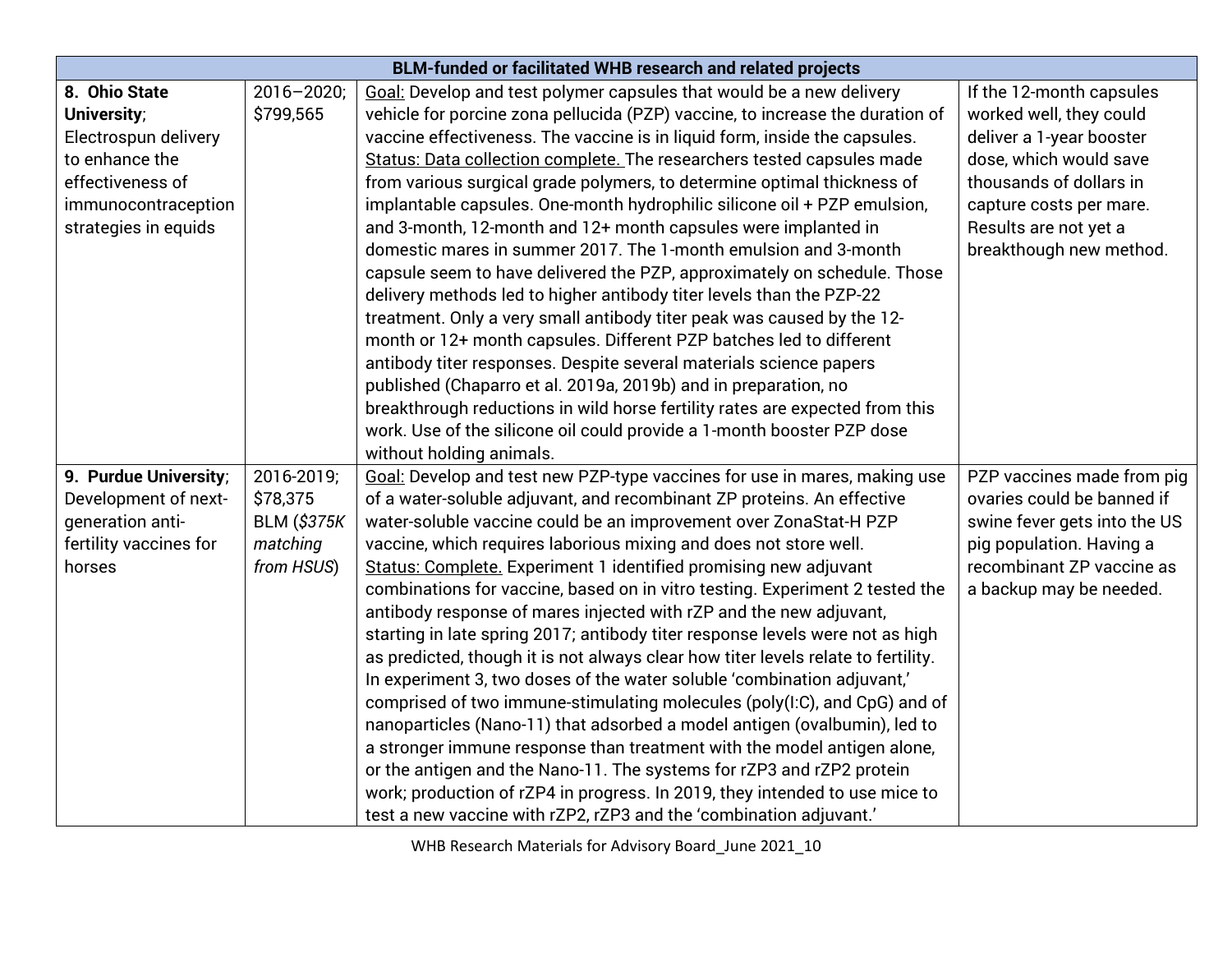|                              |                 | BLM-funded or facilitated WHB research and related projects                      |                              |
|------------------------------|-----------------|----------------------------------------------------------------------------------|------------------------------|
| 10. BLM; GonaCon             | 2015-2025       | Goal: BLM pilot project to stabilize the number of wild horses in the Water      | This project has shown that  |
| <b>Vaccine Pilot Project</b> |                 | Canyon area of the HMA at 25-30 animals. Captured wild mares from the            | repeated BLM use of          |
|                              |                 | Water Canyon area of the Antelope HMA were treated with an initial dose of       | GonaCon vaccine drastically  |
|                              |                 | the GonaCon-Equine immunocontraceptive vaccine in 2015, held in captivity        | reduces wild horse birth     |
|                              |                 | 30 days, given a booster dose of GonaCon, then released.                         | rates.                       |
|                              |                 | Status: Monitoring by BLM staff is ongoing. 15 mares were gathered,              |                              |
|                              |                 | marked, treated, boostered, and released. 10 of those and 2 new mares were       |                              |
|                              |                 | treated in 2017. 10 previously-treated mares received boosters in 2019.          |                              |
| 11. Texas A&M                | $2015 - 2020$ ; | Goal: Analyze genetic diversity for wild horse and burro populations, based      | BLM relies on genetic        |
| <b>University; BLM Wild</b>  | \$98,000        | on hair samples taken during capture operations.                                 | monitoring to counter any    |
| Horse and Burro              |                 | Status: Ongoing. This study provides monitoring information to BLM that is       | claims that BLM              |
| genetic monitoring           | 2020-2025;      | useful for management. BLM sends hair samples to the researcher. The             | management is causing        |
|                              | Up to           | researcher then provides genetic monitoring reports to BLM. The researcher       | unacceptable inbreeding or   |
|                              | \$182,625 in    | has submitted a paper on metapopulation structure (genetic connections           | loss of genetic diversity.   |
|                              | 5-year          | between sampled herds; Cothran et al., In review). Current genetic               |                              |
|                              | contract        | monitoring work is via contract with the same lab.                               |                              |
| 12. UC Davis School          | $2020^8$ ;      | Goal: First, develop veterinarians' skills in a minimally invasive sterilization | This is a minimally-invasive |
| of Veterinary                | \$0 No BLM      | method, where mare oviducts are blocked by a transcervical approach.             | sterilization method. There  |
| <b>Medicine; Minimally</b>   | funding yet.    | Status: Ongoing early trials. A pilot study with 6 mares showed infertility for  | may be a relatively higher   |
| invasive mare                | \$160,000       | more than 3 years, and anatomical signs of sterility. The California             | level of public support      |
| sterilization                | funded by       | legislature funded phase 1 of the project, for veterinary training with          | among some wild horse        |
|                              | California      | domestic horses. Researchers have demonstrated success in domestic               | activists, compared to       |
|                              | Legislature     | burros, and intend to soon conduct trials in domestic horses. Phase 2 may        | surgical removal of ovaries. |
|                              |                 | include a field trial of the method with BLM wild horses.                        |                              |

WHB Research Materials for Advisory Board\_June 2021\_11 <sup>8</sup> **This study is not yet BLM-funded or approved, but California passed a law funding a proposal that seeks BLM's involvement in testing this method in the near future**.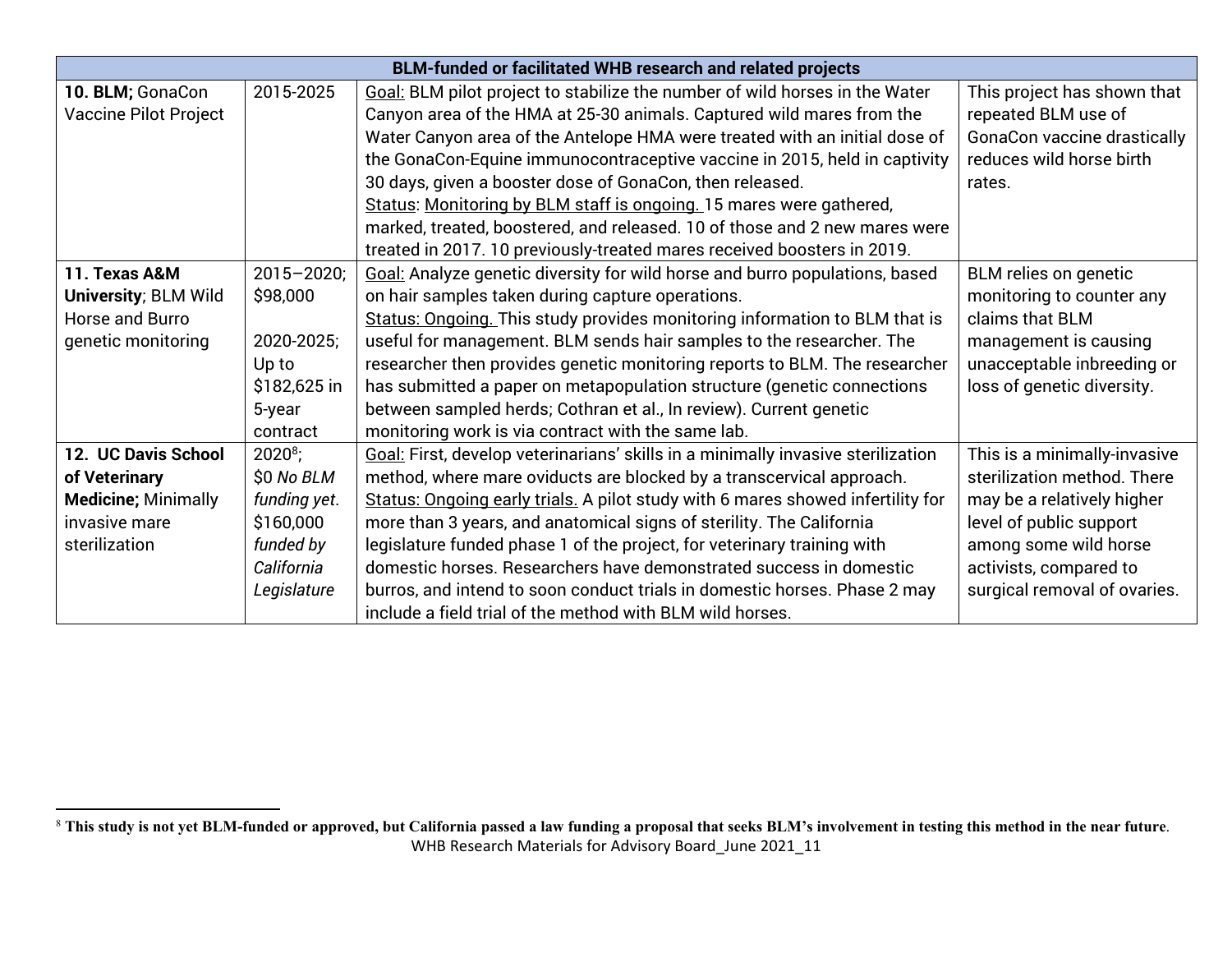|                           | <b>BLM-funded or facilitated WHB research and related projects</b> |                                                                                |                               |  |  |  |  |
|---------------------------|--------------------------------------------------------------------|--------------------------------------------------------------------------------|-------------------------------|--|--|--|--|
| 13. University of         | 2010-2017;                                                         | Goal: The project supported development of a 3-year or 4-year PZP pellet       | This project showed that      |  |  |  |  |
| Toledo; Development       | \$2,165,000                                                        | vaccine, testing that PZP-22 vaccine pellets caused 2 years of                 | PZP-22 vaccine pellets are    |  |  |  |  |
| of a 3-4 year             |                                                                    | contraception, and PZP-22 production costs, for management use.                | not as effective as had been  |  |  |  |  |
| controlled release        |                                                                    | Status: Complete. The work builds on earlier studies (Turner et al. 2007,      | expected. Much of the cost    |  |  |  |  |
| PZP contraceptive         |                                                                    | 2008). A captive trial at the Carson City prison facility showed that PZP-22   | of the project was to pay for |  |  |  |  |
| vaccine for wild          |                                                                    | was not providing even the second year of contraception that was               | <b>PZP-22</b>                 |  |  |  |  |
| horses                    |                                                                    | expected. PZP-22 pellets provided only 1 year of contraception, and at a       |                               |  |  |  |  |
|                           |                                                                    | fairly low rate - but are convenient for providing the PZP booster dose        |                               |  |  |  |  |
|                           |                                                                    | without needing to re-capture or dart a horse. The vaccine pellets that had    |                               |  |  |  |  |
|                           |                                                                    | been intended to work for 3-4 years simply did not. The PZP-release profile    |                               |  |  |  |  |
|                           |                                                                    | of a new design of 12-month pellets, in vitro showed that those pellets        |                               |  |  |  |  |
|                           |                                                                    | degraded by month 10, over the course of 3-4 weeks. BLM now procures           |                               |  |  |  |  |
|                           |                                                                    | PZP-22 vaccine pellets through a contract with U. of Toledo. Though there      |                               |  |  |  |  |
|                           |                                                                    | have been several papers about use of PZP-22 (most recently, Rutberg et al.    |                               |  |  |  |  |
|                           |                                                                    | 2017, Carey et al. 2019), negative results from the Carson City trial have not |                               |  |  |  |  |
|                           |                                                                    | been published.                                                                |                               |  |  |  |  |
| 14. University of         | 2005-2010                                                          | Goal: Develop and test polymer pellet-based PZP vaccine, with long-lasting     | PZP-22 has the benefit of     |  |  |  |  |
| Toledo. (PZP-22)          |                                                                    | effects, now known as "PZP-22."                                                | not requiring mares to be     |  |  |  |  |
|                           |                                                                    | Status: Complete. The pelleted form, PZP-22 vaccine, is helpful for            | held for 30 days to get a     |  |  |  |  |
|                           |                                                                    | management. Mares can be treated with one liquid dose and one set of PZP       | booster dose. BLM still uses  |  |  |  |  |
|                           |                                                                    | pellets, without the need for the mares to be held 30 days to get a booster    | this formulation of PZP       |  |  |  |  |
|                           |                                                                    | dose. Early results suggested that this form of PZP vaccine may be             | vaccine                       |  |  |  |  |
|                           |                                                                    | effective for 22 months, though that duration has not been consistently        |                               |  |  |  |  |
|                           |                                                                    | replicated in later results. (Turner et al. 2007, 2008)                        |                               |  |  |  |  |
| <b>15. Humane Society</b> | 2008-2013,                                                         | Goal: Test the efficacy of PZP-22 pellet vaccine in free-roaming wild horse    | PZP-22 vaccine pellets        |  |  |  |  |
| of the US, PZP field      | (jointly                                                           | herds.                                                                         | require a booster dose to     |  |  |  |  |
| trials (the 'Annenburg    | funded by                                                          | Status: Complete. Field work at Sand Wash Basin HMA and Cedar Mountain         | cause moderate fertility      |  |  |  |  |
| Study')                   | HSUS)                                                              | HMA included initial treatment with PZP-22, which led to relatively low        | control reduction for 3       |  |  |  |  |
|                           |                                                                    | efficacy 2 years after treatment. Following booster treatment with PZP-22      | years.                        |  |  |  |  |
|                           |                                                                    | or a liquid PZP vaccine, up to 3 years of moderate efficacy followed           |                               |  |  |  |  |
|                           |                                                                    | (Rutberg et al. 2017).                                                         |                               |  |  |  |  |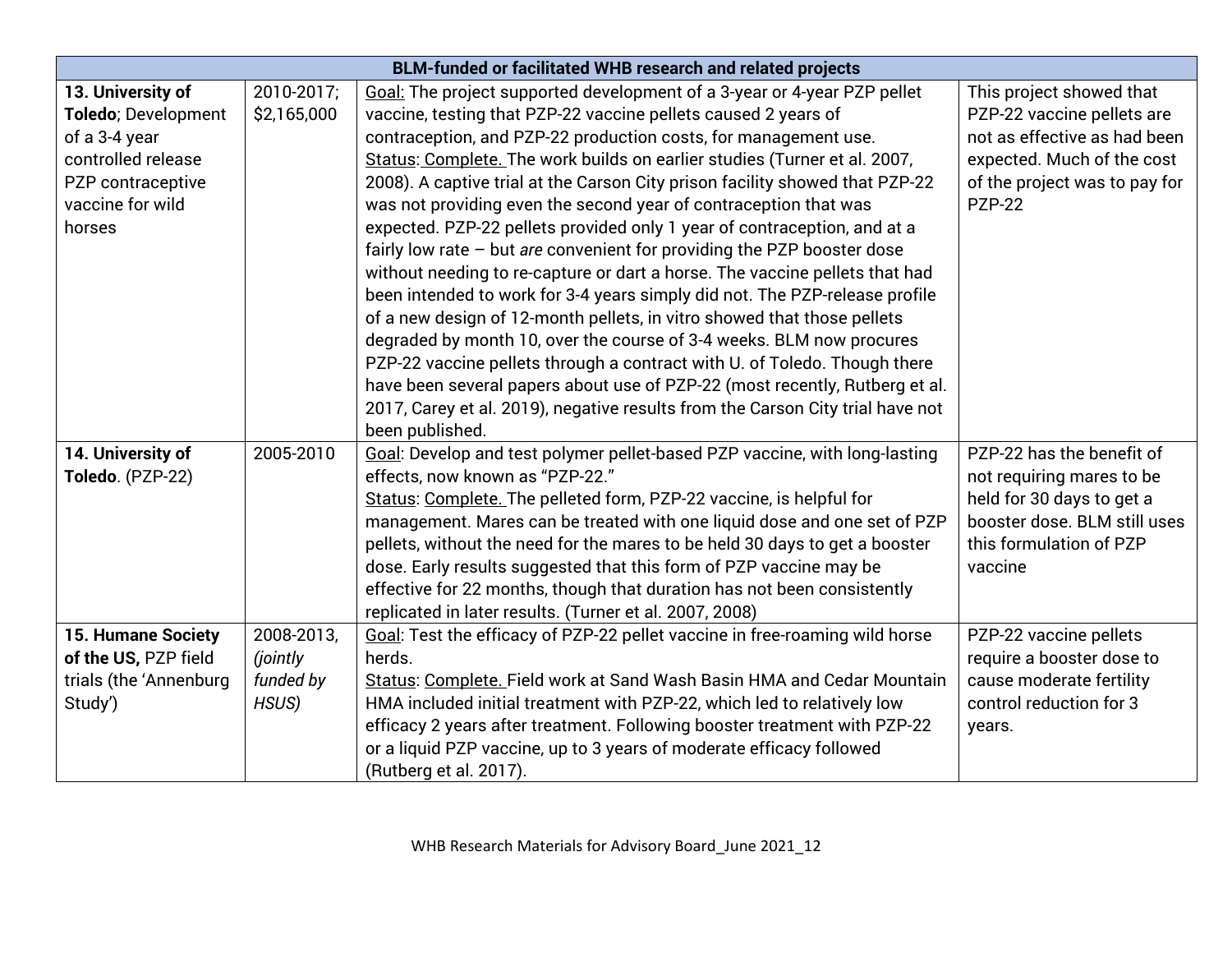| <b>BLM-funded or facilitated WHB research and related projects</b> |                         |                                                                               |                               |  |  |
|--------------------------------------------------------------------|-------------------------|-------------------------------------------------------------------------------|-------------------------------|--|--|
| 16. USGS; Pen trials                                               | $2011 - 2015$ ;         | Goal: Conduct two trials of SpayVac, to test for long-lasting effects.        | Earlier studies showed        |  |  |
| of the SpayVac PZP                                                 | \$127,379               | SpayVac is a PZP-based immunocontraceptive with liposome technology.          | promising results from a      |  |  |
| vaccine                                                            | (2 <sup>nd</sup> trial) | Status: Complete. The initial trial from 2011-2014 led to fertility rates of  | formulation of SpayVac        |  |  |
|                                                                    |                         | 13%, 47%, and 13 % in three years, respectively, after treatment with an      | vaccine, but the SpayVac      |  |  |
|                                                                    |                         | aqueous emulsion formulation. The nonaqueous formulation led to poor          | vaccine had unexplained,      |  |  |
|                                                                    |                         | fertility control and that portion of the study was discontinued. Results     | poor results in a follow-up   |  |  |
|                                                                    |                         | stemming from the 2012-2014 trial were published (Mask 2015, Roelle et al.    | trial.                        |  |  |
|                                                                    |                         | 2017, Bechert et al. 2018b). In 2014, a second pen trial ("SpayVac II") aimed |                               |  |  |
|                                                                    |                         | to identify optimal adjuvant formulation for the aqueous formulation.         |                               |  |  |
|                                                                    |                         | However, that second trial was discontinued in spring 2015, after results     |                               |  |  |
|                                                                    |                         | indicated that both forms of the aqueous SpayVac formulation did not          |                               |  |  |
|                                                                    |                         | substantially reduce fertility in treated mares (53% and 70% pregnant in two  |                               |  |  |
|                                                                    |                         | treated groups, compared to 83% in untreated mares). Negative results from    |                               |  |  |
|                                                                    |                         | the second trial (Roelle 2015) have not yet been published. Injection site    |                               |  |  |
|                                                                    |                         | has been hypothesized to play a role (Bechert et al. 2018a).                  |                               |  |  |
| 17. USGS; Studies of                                               | 2001-2014;              | Goal: Characterize safety and effectiveness of PZP and GonaCon vaccines;      | Many papers from these        |  |  |
| demography,                                                        | \$0 (funded             | summarize wild horse demographic information; characterize behaviors;         | studies are important         |  |  |
| behavior, ecology, and                                             | by USGS,                | describe ecological effects of wild horses as a function of density.          | references for WHB            |  |  |
| immunocontraception                                                | other than              | Status: Complete. PZP effectiveness and immune site reactions were            | management decisions.         |  |  |
| and wild horses                                                    | gathers and             | quantified (Roelle and Ransom 2009, Ransom et al. 2011). Wild horse           |                               |  |  |
|                                                                    | survey                  | demography was summarized (Roelle et al. 2010, Ransom et al 2016).            |                               |  |  |
|                                                                    | flights)                | Studies of wild horse behavior (Ransom 2009) included effects of GonaCon      |                               |  |  |
|                                                                    |                         | vaccine (Ransom et al. 2014). Population models showed that female            |                               |  |  |
|                                                                    |                         | sterilization poses few risks to most wild horse herds' viability (Roelle and |                               |  |  |
|                                                                    |                         | Oyler McCance 2015). Wild horse grazing ecology was described                 |                               |  |  |
|                                                                    |                         | (Ziegenfuss et al. 2014, Schoenecker et al. 2016).                            |                               |  |  |
| 18. USGS (Western                                                  | 2016-2021;              | Goal: Study Sage-grouse populations to determine effects of non-native        | The result that wild horse    |  |  |
| <b>Ecological Research</b>                                         | \$280,000               | grasses, wildfire patterns, wild horse and livestock grazing, and land uses.  | herds over AML have direct    |  |  |
| Center); Stressors to                                              | (Funded by              | Status: Ongoing. Observational work indicates that wild horse presence        | negative effects on Sage-     |  |  |
| <b>Greater Sage-grouse</b>                                         | NOC)                    | may reduce sage grouse numbers at lek sites (Muñoz et al. 2020). A            | grouse populations            |  |  |
|                                                                    |                         | forthcoming paper provides evidence that wild horse herds above AML have      | underscores the importance    |  |  |
|                                                                    |                         | negative effects on Sage-grouse population growth rates (Coates et al. In     | of bringing herd levels down, |  |  |
|                                                                    |                         | press)                                                                        | in Sage-grouse habitats.      |  |  |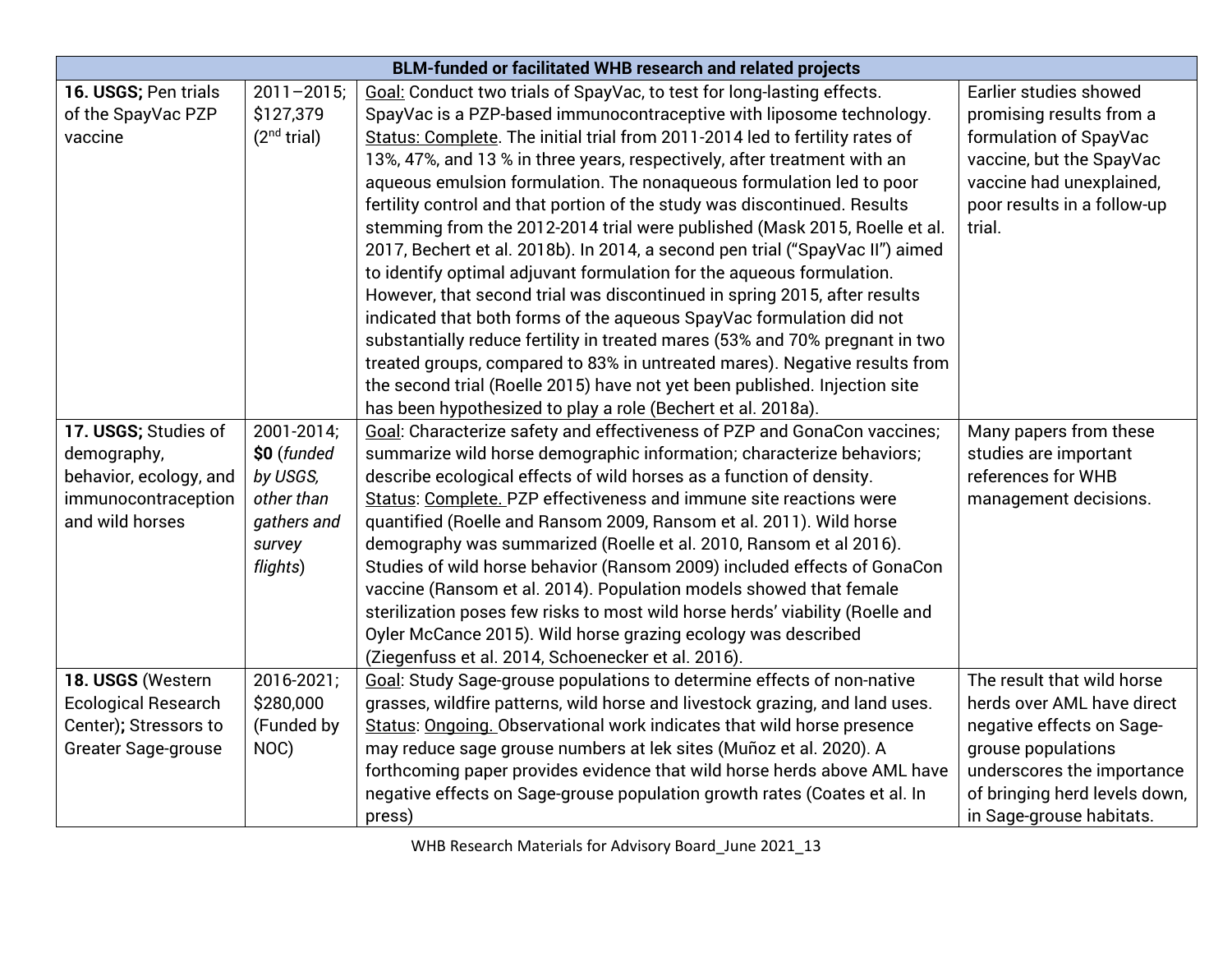| <b>BLM-funded or facilitated WHB research and related projects</b> |                |                                                                               |                             |  |  |  |
|--------------------------------------------------------------------|----------------|-------------------------------------------------------------------------------|-----------------------------|--|--|--|
| 19. USGS; Effects of                                               | 2019-2021;     | Goal: This is primarily a Sage-grouse study; no BLM WHB funds are             | This study would inform     |  |  |  |
| wild horses and                                                    | \$381,060      | earmarked for this work. The goal is to study effects of wild horses and      | land-management decisions   |  |  |  |
| livestock on                                                       | from BLM       | livestock on sage grouse reproduction, survival and habitat structure in      | where wild horses overlap   |  |  |  |
| sagebrush                                                          | Nevada, and    | several areas of Nevada.                                                      | with Sage-grouse.           |  |  |  |
| ecosystems                                                         | \$357K from    | Status: Ongoing. USGS has worked with BLM Nevada to study livestock and       |                             |  |  |  |
|                                                                    | USGS)          | sage grouse in several areas. In winter 2019, BLM conducted a gather in       |                             |  |  |  |
|                                                                    |                | Desatoya HMA, and USGS deployed GPS tail tags on a small number of            |                             |  |  |  |
|                                                                    |                | fertility control-treated horses that were turned back to the range, to study |                             |  |  |  |
|                                                                    |                | their movements.                                                              |                             |  |  |  |
| 20. USGS; Population                                               | $2015 - 2022;$ | Goal: Study survival, fertility, fecundity, and recruitment rates; movement   | Population models for cost- |  |  |  |
| demography and                                                     | $$1,287,654^3$ | patterns; range use; habitat selection; and social behavior of wild horses.   | benefit analyses rely on    |  |  |  |
| ecology of wild horses                                             |                | Status: Ongoing. About 95 horses were captured at Frisco HMA via a            | accurate demographic rates  |  |  |  |
| in two sentinel herds                                              |                | helicopter gather in summer 2016, with more captured in January 2017.         | $-$ such as from this wild  |  |  |  |
| in the western United                                              |                | Horses were fitted with radio collars or radio tags, then released.           | horse study.                |  |  |  |
| <b>States</b>                                                      |                | Observations began after radio marking and are ongoing through 2019.          |                             |  |  |  |
|                                                                    |                | Aerial surveys took place in spring 2017, 2018, and 2019. The untreated       |                             |  |  |  |
|                                                                    |                | portion of the Warm Springs HMA, where a cancelled spay study was             |                             |  |  |  |
|                                                                    |                | intended to occur, was proposed to have been the second sentinel              |                             |  |  |  |
|                                                                    |                | demography herd site; next steps for the second site are uncertain at         |                             |  |  |  |
|                                                                    |                | present.                                                                      |                             |  |  |  |
| <b>21. USGS;</b>                                                   | $2015 - 2020;$ | Goal: Study survival, fertility, fecundity, and recruitment rates; movement   | Population models for cost- |  |  |  |
| Demography of two                                                  | $$717,081^3$   | patterns; range use; habitat selection; and social behavior of wild burros.   | benefit analyses rely on    |  |  |  |
| wild burro populations                                             |                | Status: Data collection complete. At Sinbad HMA, 30 burro jennies were        | accurate demographic rates  |  |  |  |
| in the western USA                                                 |                | returned to the range with GPS radio collars in 2016. Field work to monitor   | $-$ such as from this wild  |  |  |  |
|                                                                    |                | their welfare, movements, behavior, survival, and foaling took place May-     | burro study                 |  |  |  |
|                                                                    |                | September in 2016 and March-September 2017, 2018, and 2019, with              |                             |  |  |  |
|                                                                    |                | monthly welfare checks in winter. The most recent aerial survey at Sinbad     |                             |  |  |  |
|                                                                    |                | HMA took place in October 2018. At Lake Pleasant HMA, trapping and            |                             |  |  |  |
|                                                                    |                | collaring began in December 2016 and was completed in July 2018. 30           |                             |  |  |  |
|                                                                    |                | jennies got USGS collars, and another 26 got AGFD collars (see AGFD           |                             |  |  |  |
|                                                                    |                | project, above). Observations are ongoing through 2020 at Lake Pleasant.      |                             |  |  |  |
|                                                                    |                | An aerial survey took place at Lake Pleasant HMA in June 2017.                |                             |  |  |  |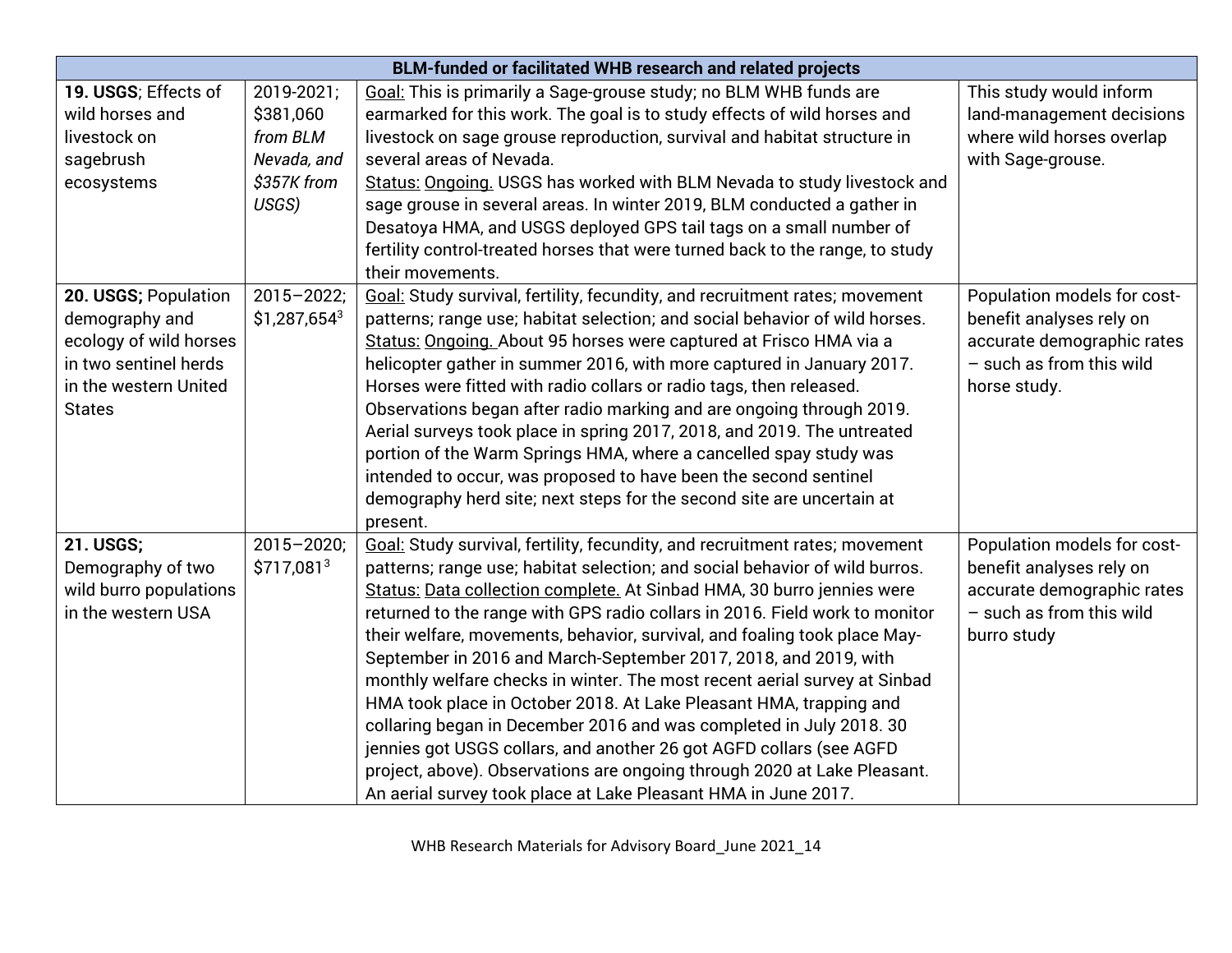|                             |                 | <b>BLM-funded or facilitated WHB research and related projects</b>           |                               |
|-----------------------------|-----------------|------------------------------------------------------------------------------|-------------------------------|
| 22. University of           | 2016-2020;      | Goal: Assess habitat use, and movement in / out of checkerboard lands, and   | This study has mostly local   |
| <b>Wyoming</b> ; Adobe      | \$40,000        | potentially across state lines, in Adobe Town HMA, Wyoming.                  | applications, showing how     |
| <b>Town HMA Wild</b>        | \$120K          | Status: Data collection complete. 14 mares were fitted with radio collars    | horses move across            |
| <b>Horse GPS Collar</b>     | matching        | after bait trapping in early 2017, and 23 radio collars were placed on mares | 'checkerboard' ownership in   |
| Study                       | from WY         | in October 2017 in conjunction with a helicopter-gather in the HMA. Collars  | a large HMA. Understanding    |
|                             | Dept. of Aq.)   | dropped off in October 2019. Results will contrast horse habitat use with    | local movements may help      |
|                             |                 | habitat use by pronghorn antelope and Greater sage-grouse in the same        | in future gathers and         |
|                             |                 | region, based on GPS collars and tags on those other species. (Hennig et al. | rangeland impacts.            |
|                             |                 | 2018, Hennig et al. 2020a).                                                  |                               |
|                             |                 |                                                                              |                               |
|                             |                 |                                                                              |                               |
| 23. Arizona Game and        | 2016-2021;      | Goal: Use GPS collars on wild burro females (jennies), to determine          | ADOT funded the               |
| <b>Fish Department;</b>     | \$0 from        | movement patterns near roads, identify key crossing points, and infer what   | researchers, and BLM          |
| <b>Evaluation of burro</b>  | <b>BLM</b> to   | types of highway fencing could help to prevent burro-vehicle collisions.     | funded the captures.          |
| movements and               | AGFD, but       | Status: Data collection complete. Trapping near the Lake Pleasant HMA        | Because of these results,     |
| collisions along roads      | <b>BLM</b> did  | took place February 2017 - July 2018. 26 burros were collared. Up through    | ADOT has started to change    |
| near Lake Pleasant          | fund            | early 2019, two died in vehicle collisions and four others died for unknown  | roadside fencing in this area |
| <b>HMA</b>                  | capture         | reasons that may have been related to drought. The study identified          | - this has likely reduced the |
|                             | costs           | geographic areas and specific roadside features to improve, to reduce burro  | number of burro collisions.   |
|                             | $(*$200K AZ"$   | vehicle collisions (Gagnon et al. 2018). For example, they found that 4-     |                               |
|                             | DOT.            | strand barbed wire works well if it is maintained, with no breaks or gaps.   |                               |
|                             | funding)        |                                                                              |                               |
| 24. USGS; Testing the       | $2015 - 2016$ ; | Goal: Test the use of distance-based analysis along with infrared aerial     | An infrared camera,           |
| Accuracy of High-           | \$0 (funded     | surveys, in an area with known horse population size.                        | mounted under a manned        |
| definition Infrared         | by Wyoming      | Status: Complete. Two infrared aerial surveys were conducted at the          | airplane, can lead to         |
| Imaging for Wild            | Dept. of        | McCullough Peaks HMA: in fall 2015 in the daytime and at night in summer     | accurate herd size            |
| <b>Horse Aerial Surveys</b> | Agriculture)    | 2016. Estimated population sizes from that survey were close to known        | estimates in open habitat     |
|                             |                 | population sizes, due to high detection rates. However, the distance         | types.                        |
|                             |                 | analysis method was unable to determine what fraction of animals were        |                               |
|                             |                 | missed. Costs are higher than typical surveys, and the method may not        |                               |
|                             |                 | work in areas with more tree cover. (Schoenecker et al. 2018).               |                               |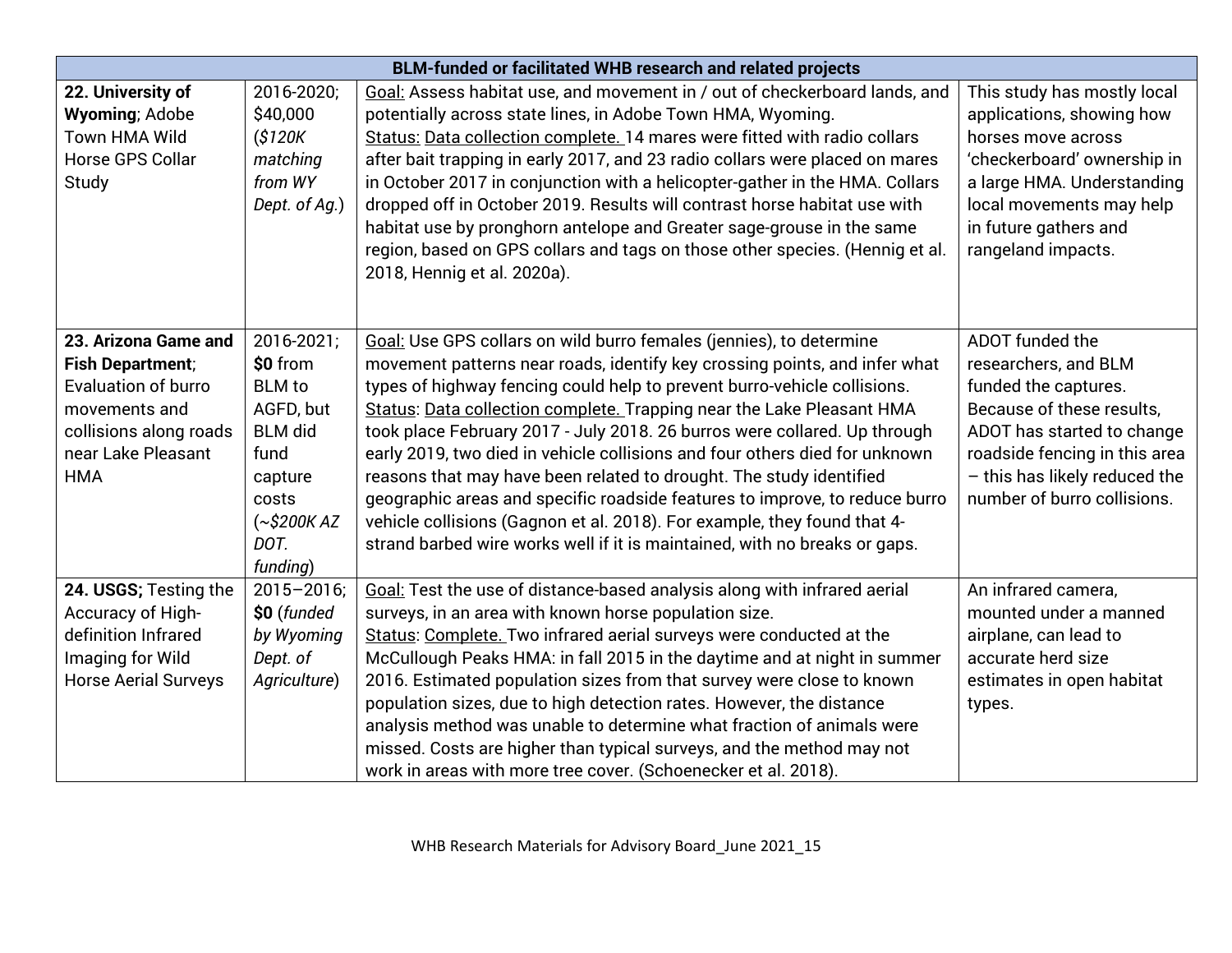|                        | BLM-funded or facilitated WHB research and related projects |                                                                              |                              |  |  |  |  |
|------------------------|-------------------------------------------------------------|------------------------------------------------------------------------------|------------------------------|--|--|--|--|
| 25. USGS; Developing   | $2015 - 2019$ ;                                             | Goal: Test two new population survey methods for wild burros: use of         | Burros are often             |  |  |  |  |
| and testing aerial     | $$185,139^{3}$                                              | infrared cameras; and using information from radio collared burros in        | undercounted even more       |  |  |  |  |
| survey techniques for  |                                                             | double-observer surveys.                                                     | than horses. Accurate and    |  |  |  |  |
| wild burros            |                                                             | Status: Data collection complete. In Sinbad HMA, USGS and BLM completed      | repeatable population        |  |  |  |  |
|                        |                                                             | 3 infrared surveys and have conducted 5 double observer surveys, 4 using     | surveys are vital to inform  |  |  |  |  |
|                        |                                                             | the radio collared animals. A fall 2017 survey at Lake Pleasant HMA          | BLM managers of herd size    |  |  |  |  |
|                        |                                                             | collected data using radio collared animals. In 2016 and 2017 USGS and       | status and to evaluate       |  |  |  |  |
|                        |                                                             | BLM helped with burro aerial surveys at Fort Irwin NTC (Dept. of Defense),   | management action            |  |  |  |  |
|                        |                                                             | which will contribute data to the double-observer sightability modeling. One | outcomes.                    |  |  |  |  |
|                        |                                                             | more survey (at Lake Pleasant) is planned for FY2020, with data analysis     |                              |  |  |  |  |
|                        |                                                             | using the full data set to follow.                                           |                              |  |  |  |  |
| 26. USGS; Non-         | $2014 - 2015$ ;                                             | Goal: Collect and analyze fecal DNA as a noninvasive method to determine     | This study demonstrated      |  |  |  |  |
| invasive (fecal)       | \$178,538                                                   | genetic diversity and estimate population size. Also, test for presence of   | that BLM could use DNA       |  |  |  |  |
| genetic sampling of    |                                                             | invasive species, and seed germination.                                      | from horse dung to estimate  |  |  |  |  |
| free-roaming horses    |                                                             | Status: Complete. Feces collection and analysis concluded in 2015. This      | herd sizes, and measures of  |  |  |  |  |
| to estimate            |                                                             | seems to be a suitable method for population estimation in small areas,      | genetic diversity. However,  |  |  |  |  |
| population size,       |                                                             | though the costs are currently high. USGS has published manuscripts: on      | as of today it costs several |  |  |  |  |
| genetic diversity, and |                                                             | environmental degradation of horse fecal DNA (King et al. 2018. Ecology      | times more than aerial       |  |  |  |  |
| consumption of         |                                                             | and Evolution); on diet analysis (King and Schoenecker 2019 Rangeland        | surveys, and only works well |  |  |  |  |
| invasive species       |                                                             | Ecology and Management); on cheatgrass in feces (King et al 2019); and on    | in small herds.              |  |  |  |  |
|                        |                                                             | using mark-recapture techniques to estimate population size (Schoenecker     |                              |  |  |  |  |
|                        |                                                             | et al, In press).                                                            |                              |  |  |  |  |
| <b>27. USGS;</b>       | 2001-2014;                                                  | Goal: Develop and test new aerial survey methods for wild horses.            | <b>BLM</b> has adopted       |  |  |  |  |
| Development and        | \$0 (funded                                                 | Status: Complete. The 'simultaneous double-observer' and the 'photo mark-    | recommendations of NAS       |  |  |  |  |
| testing of new aerial  | by USGS,                                                    | resight' aerial survey methods were validated by successful comparing        | (2013), and now largely uses |  |  |  |  |
| survey methods for     | other than                                                  | estimated herd sizes and known herd sizes (Lubow and Ransom 2009,            | double-observer SOPs for     |  |  |  |  |
| wild horses            | <b>BLM</b> flight                                           | Ransom 2012, Lubow and Ransom 2016, Ekernas 2019, Griffin et al. 2020)       | flights.                     |  |  |  |  |
|                        | costs)                                                      |                                                                              |                              |  |  |  |  |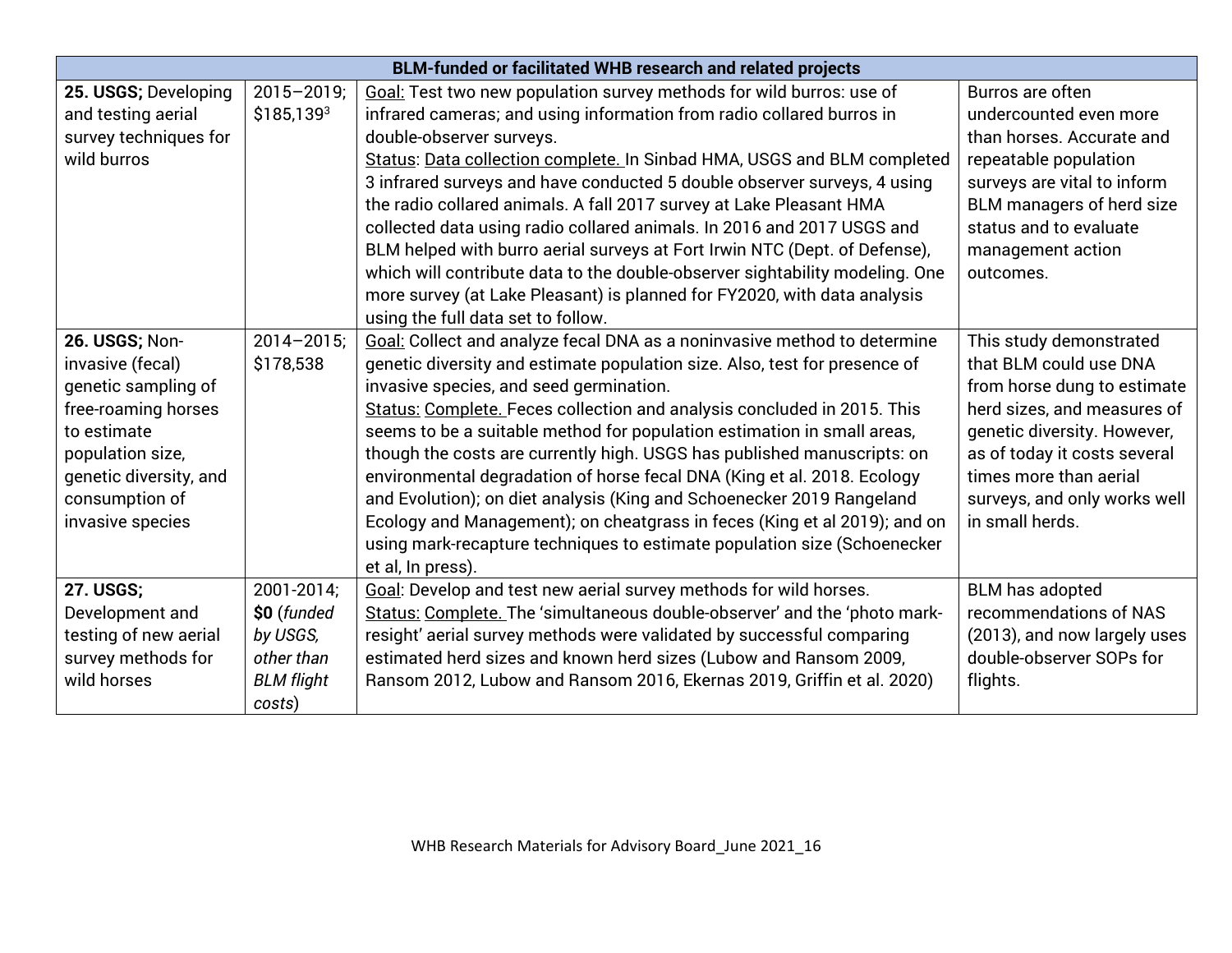| BLM-funded or facilitated WHB research and related projects                                                                    |                                                                      |                                                                                                                                                                                                                                                                                                                                                                                                                                                                                                                                                                                                                                                                               |                                                                                                                                   |  |  |  |
|--------------------------------------------------------------------------------------------------------------------------------|----------------------------------------------------------------------|-------------------------------------------------------------------------------------------------------------------------------------------------------------------------------------------------------------------------------------------------------------------------------------------------------------------------------------------------------------------------------------------------------------------------------------------------------------------------------------------------------------------------------------------------------------------------------------------------------------------------------------------------------------------------------|-----------------------------------------------------------------------------------------------------------------------------------|--|--|--|
| 28. WEST, Inc.;<br>Testing double-<br>observer plus<br>distance methods for<br>aerial surveys                                  | 2016; \$0<br>(funded by<br>Wyoming<br>Dept. of<br>Agriculture)       | Goal: Tested a distance-based aerial survey method, similar to those now<br>used by BLM ("double-observer" method), but is based on an incomplete<br>sample of the surveyed areas.<br>Status: Complete. The contractor completed aerial surveys over areas<br>including the North Lander complex and Red Desert complex in 2016. In a<br>final report sent December 2016, the contractor's method estimated lower<br>horse abundance for the North Lander complex than was counted visually<br>by BLM staff on a 2016 helicopter survey in the same area. The researchers                                                                                                     | This aerial survey method<br>led to confidence intervals<br>that were not nearly precise<br>enough for BLM<br>management needs.   |  |  |  |
| 29. BLM; Census of<br>wild horse<br>populations via<br>remote sensing<br>analysis                                              | 2018-2019;<br>$$0$ (staff<br>time<br>supported<br>by BLM<br>Wyoming) | used the same method to estimate feral horse abundance on Navajo Nation<br>lands in 2017 (Wallace et al. 2017, 2020).<br>Goal: Pilot project that will attempt to use image classification technology<br>to determine whether or not an algorithm can developed to accurately<br>identify horses from available satellite or other aerial imagery. A BLM<br>Wyoming employee conducted the project as part of her masters degree<br>program in GIS, through Kent State University.<br>Status: Complete. Wild horses were not visible often enough in satellite<br>imagery to be used in the pilot study. The resolution of the imagery used                                   | For now, available free<br>satellite imagery is too<br>coarse to use for counting<br>wild horses.                                 |  |  |  |
| 30. University of<br>Idaho; Focus on<br><b>Impact of Wild Horses</b><br>on Riparian Areas                                      | $2014 - 2015$ ;<br>\$19,999                                          | (~18 inch pixels) was also not good enough to reliably identify cows.<br>Goal: Use wildlife cameras to record use of riparian areas by wild horses,<br>livestock, and wildlife, and vegetation measures in those areas.<br>Status: Complete. Wild horses influenced riparian streambank conditions<br>and herbaceous stubble height to a greater degree than livestock, which<br>also had an effect. The study found no statistical relationship between wild<br>horse presence and wildlife presence. Published results showed that per-<br>horse impacts on riparian disturbance, vegetation height, and biomass were<br>greater than per-cow impacts (Kaweck et al. 2018). | This project confirmed that<br>wild horses can have greater<br>per-capita ecological<br>impacts on riparian areas<br>than cattle. |  |  |  |
| 31. USGS; Modeling<br>Carrying capacity of<br>free-roaming horses<br>(with Colorado State<br><b>University</b><br>cooperation) | $2014 - 2017$ ;<br>\$0 (funded<br>by USGS)                           | Goal: Develop a coarse model to evaluate changes in animal carrying<br>capacity in response to changes in vegetation production.<br>Status: Suspended. USGS received data from various sources. The carrying<br>capacity model was developed at Colorado State University. After final input<br>using range health data to ground truth the statistical model, CSU is<br>revising its analysis in light of feedback from BLM received February 2017.                                                                                                                                                                                                                          | Carrying capacity models<br>can overestimate forage<br>capacity if they rely on<br>outdated or inaccurate<br>information.         |  |  |  |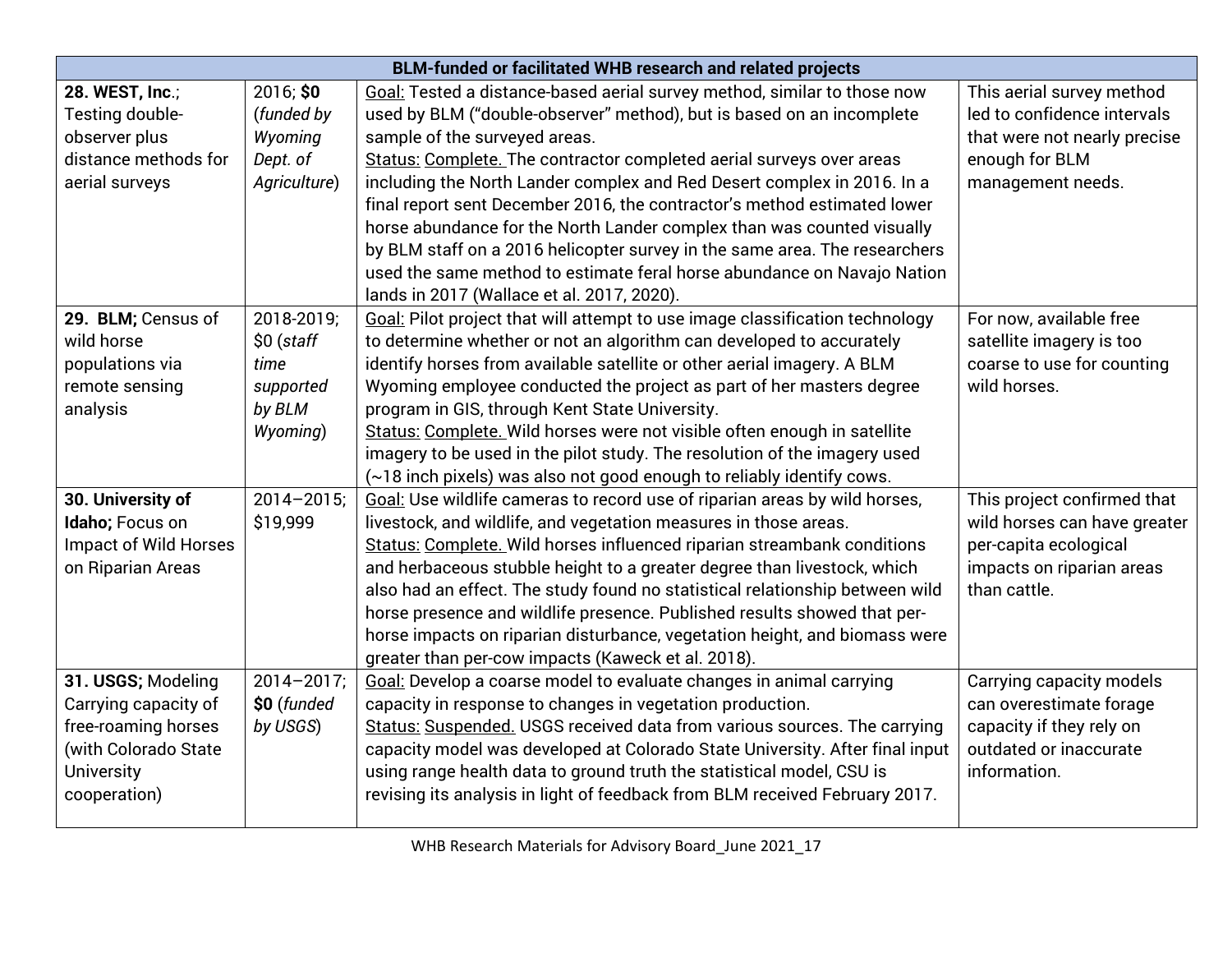| <b>BLM-funded or facilitated WHB research and related projects</b> |                 |                                                                             |                               |
|--------------------------------------------------------------------|-----------------|-----------------------------------------------------------------------------|-------------------------------|
| <b>32. Great Lakes</b>                                             | $2015 - 2016$ ; | Goal: Assess demand for wild horses and burros through adoption and         | <b>BLM</b> has taken          |
| <b>Marketing Research;</b>                                         | \$109,300       | sales and to develop strategies for placing more animals into private care. | recommendations from this     |
| Analysis and                                                       |                 | Status: Complete. The contractor prepared analyses, presented final reports | study into account, for       |
| evaluation of demand                                               |                 | to the BLM, and led webinars on the implications.                           | marketing, adoption, sales,   |
| for off-range WHB                                                  |                 |                                                                             | and event planning.           |
| 33. USGS; Developing                                               | $2014 - 2016$ ; | Goal: Develop and test four radio collar designs and two designs for mane   | This project ensured that     |
| a suitable radio collar                                            | \$139,248       | and tail radio tags. Assess behavior and monitor for any injuries caused.   | other studies could happen    |
| or radio tag for feral                                             |                 | Status: Complete. Fieldwork in captivity was completed March 2016. No       | without the risks of injuring |
| horses and burros                                                  |                 | substantial injuries were observed in mares, stallions, or jennies. Collars | horses. This study showed     |
|                                                                    |                 | went over the ear of several stallions, so USGS recommended against their   | risks to stallions, so BLM    |
|                                                                    |                 | use on stallions. Further field testing is ongoing. Collared mares are      | does not now use radio        |
|                                                                    |                 | checked once per month, to ensure there are no negative effects. Collars    | collars on stallions.         |
|                                                                    |                 | that slipped up over mares' ears have been dropped off remotely or          |                               |
|                                                                    |                 | otherwise removed. (Schoenecker et al. 2020, Hennig et al. 2020b).          |                               |
| 34. UC Davis; Wild                                                 | 2014-2015;      | Goal: Determine whether shade is necessary for captive horse health, at     | Results of this study helped  |
| Horse and Burro                                                    | \$48,472        | BLM's Palomino Valley Center WHB corrals.                                   | to inform 2015 revisions to   |
| Shade Study                                                        |                 | Status: Complete. In the range of observed temperatures, horses used        | BLM's private care shelter    |
|                                                                    |                 | shade for comfort, but it was not a requirement for animal health. (Holcomb | requirements.                 |
|                                                                    |                 | and Stull 2016, Holcomb 2017)                                               |                               |
| 35. USDA APHIS;                                                    | 2014-2015;      | Goal: Clinical evaluation of whether shade is necessary for captive horse   | Results of this study helped  |
| <b>Evaluation of</b>                                               | \$0 (~\$3,000   | health, based on measurements at Palomino Valley Center.                    | to inform 2015 revisions to   |
| <b>Mustang and Burro</b>                                           | paid by         | Status: Complete. The researchers used thermal imaging to determine heat    | BLM's private care shelter    |
| <b>Thermal Environment</b>                                         | <b>USDA</b>     | balance in horses and burros at the corrals. In the range of observe        | requirements.                 |
| at PVC                                                             | APHIS)          | temperatures, so long as healthy animals have adequate water, no shade      |                               |
|                                                                    |                 | structures are needed.                                                      |                               |
| 36. University of                                                  | $2015 - 2017$ ; | Goal: This project ended early. The project aimed to help determine the     | Negative results from the     |
| Kentucky; Tubo-                                                    | \$120,228       | effectiveness of placing a polyamide (nylon) cable tie around the ovarian   | project led to its early      |
| ovarian ligation via                                               | spent pre-      | pedicle and oviduct of mares via colpotomy for tubo-ovarian ligation.       | ending. The specific surgical |
| colpotomy as a                                                     | closeout.       | Status: Discontinued. Initial trials showed that the new instrument was     | method has been ruled out.    |
| method for                                                         | Original        | effective for ligature placement. Several mares in the study, however,      |                               |
| sterilization in mares                                             | budget          | developed adhesions near the ovaries that caused concern. The project       |                               |
|                                                                    | \$391,369       | ended 1/31/2017, and remaining funds (~\$271K) were deobligated in early    |                               |
|                                                                    |                 | FY2017.                                                                     |                               |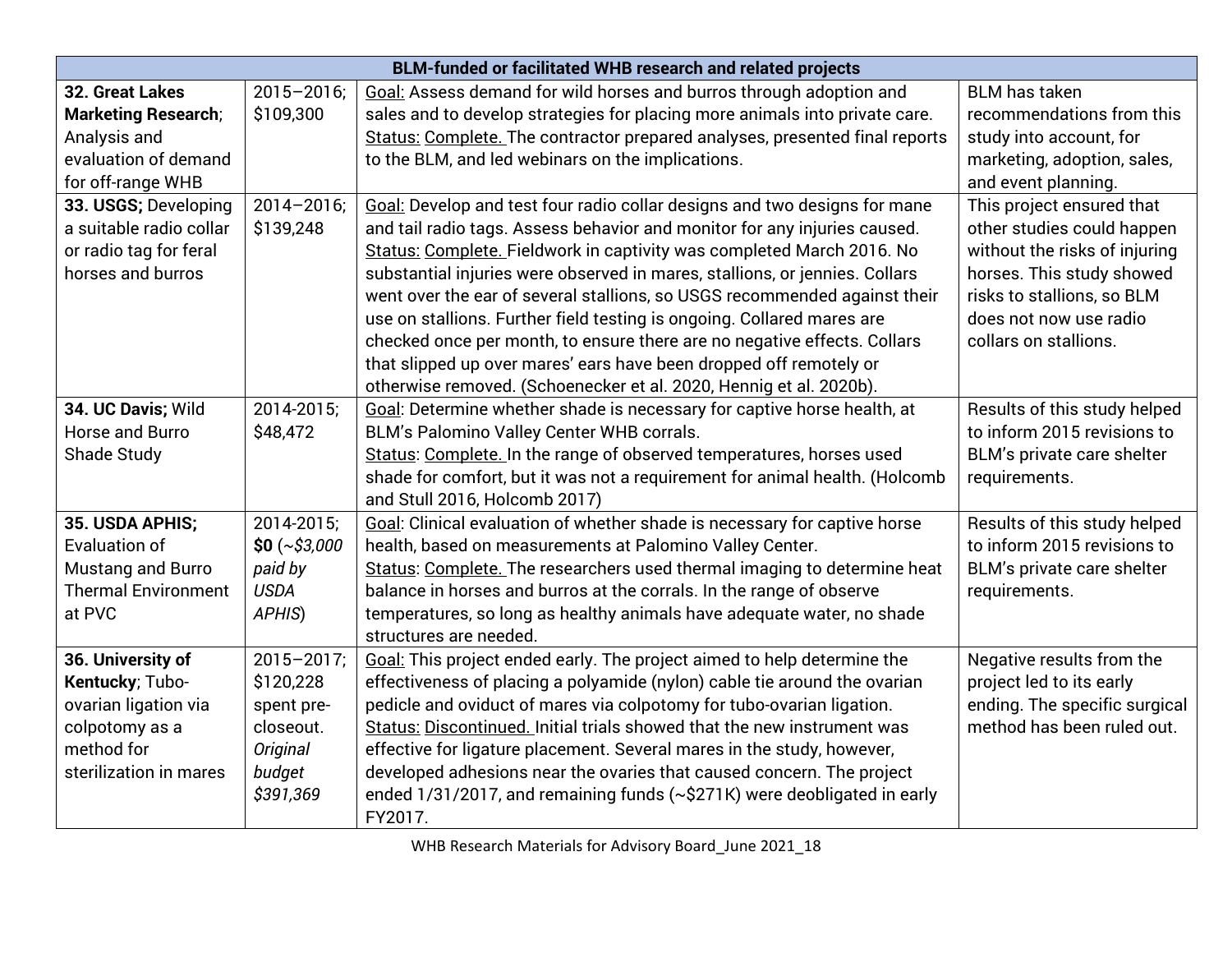| <b>BLM-funded or facilitated WHB research and related projects</b> |                 |                                                                               |                            |
|--------------------------------------------------------------------|-----------------|-------------------------------------------------------------------------------|----------------------------|
| 37. Louisiana State                                                | $2016 - 2018$ ; | Goal: Develop and test an injectable protein to decrease female and male      | Negative results from the  |
| University; The use of                                             | \$295,992       | gonad viability. The drug would destroy the cells that control                | project led to its early   |
| membrane disrupting                                                | spent pre-      | spermatogenesis in the male and follicle growth, oocyte development,          | ending. The method has     |
| peptide / peptoid                                                  | closeout.       | ovulation and cyclicity in the female.                                        | been ruled out.            |
| <b>LHRH</b> conjugates to                                          | Original        | Status: Discontinuted. Due to negative results, this project was closed out,  |                            |
| control WH&B                                                       | budget          | and the remaining funds (~\$554K) were deobligated in early FY2019. The       |                            |
| populations                                                        | \$850,002       | research group identified peptide conjugates that were most effective at      |                            |
|                                                                    |                 | targeting LHRH receptor cells in vitro, while at the same time not destroying |                            |
|                                                                    |                 | blood cells. Even at very high daily doses, the ponies did not cease to       |                            |
|                                                                    |                 | ovulate.                                                                      |                            |
| 38. USGS; Monitoring                                               | 2019;           | Goal: This project would have determined the behavioral and demographic       | This would have been BLM's |
| responses of wild                                                  | ~100            | effects of having a portion of sterilized mares in a wild horse population.   | first use of surgical mare |
| horse behavior and                                                 | spent on        | BLM would conduct the treatments with a veterinary contractor. USGS           | sterilization. Whether     |
| demography to BLM                                                  | pre-work        | involvement would be limited to studies of on-range outcomes, after           | surgical or through some   |
| management                                                         |                 | treatment.                                                                    | other means, sterilizing   |
| treatment (mare                                                    |                 | Status: Cancelled before the study began. The project as outlined in 2018     | mares would reduce growth  |
| sterilization;                                                     |                 | was suspended. An earlier proposal included Colorado State University, but    | rates more than any        |
| cancelled)                                                         |                 | following intense public pressure, that university chose to remove itself     | temporary treatment. The   |
|                                                                    |                 | from the research. A revised USGS research proposal was approved by BLM,      | study was cancelled.       |
|                                                                    |                 | and a Decision Record was signed on September 12, 2018. However,              |                            |
|                                                                    |                 | litigation regarding NEPA adequacy and public viewing forced BLM to           |                            |
|                                                                    |                 | rescind that decision and withdraw the project from consideration at that     |                            |
|                                                                    |                 | location.                                                                     |                            |
| 39. Ipsos Public                                                   | 2014; \$0       | Goal: Improve understanding of public perceptions, values, and preferences    | No management              |
| <b>Affairs</b> ; Assessing                                         | Spent           | regarding the management of wild horses and burros on public rangelands.      | applications; the project  |
| knowledge, attitudes,                                              |                 | At the time, there was no polling data that measures public opinion about     | was never started.         |
| preferences, and non-                                              |                 | WHB issues, based on a statistically sound sampling design.                   |                            |
| market values                                                      |                 | Status: Cancelled. BLM sought but did not get approval from the Office of     |                            |
| regarding WH&B                                                     |                 | Management and Budget (which oversees Privacy Act concerns) to conduct        |                            |
| populations and                                                    |                 | focus groups. A Utah State University study has, since then, conducted        |                            |
| management                                                         |                 | nationwide polling (see "Other WHB-related projects funded entirely by BLM    |                            |
| (cancelled)                                                        |                 | partners or other sources," below)                                            |                            |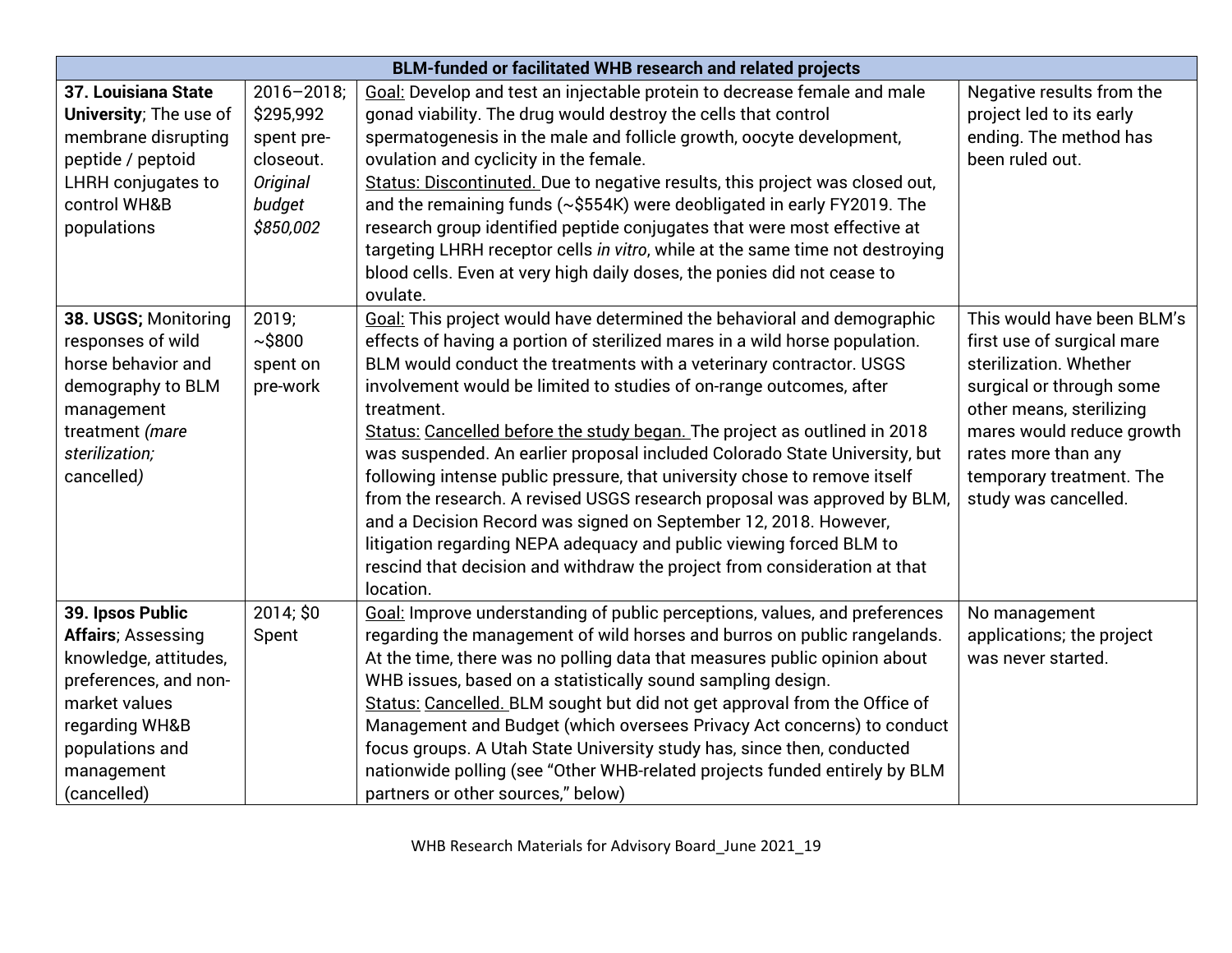| BLM-funded or facilitated WHB research and related projects |                 |                                                                                 |                             |  |
|-------------------------------------------------------------|-----------------|---------------------------------------------------------------------------------|-----------------------------|--|
| 40. Oregon State                                            | $2015 - 2016$ ; | Goal: Researchers would have determined whether ovariectomy via                 | No management               |  |
| <b>University; Functional</b>                               | \$8,834         | colpotomy can be safely and effectively performed on pregnant and non-          | applications; the project   |  |
| assessment of                                               | spent pre-      | pregnant wild horse mares.                                                      | was never started.          |  |
| ovariectomy (spaying)                                       | closeout.       | Status: Cancelled before the study began. Although the project was              |                             |  |
| via colpotomy in wild                                       | Original        | approved and some spending occurred, this project never started; it was         |                             |  |
| mares (cancelled)                                           | budget          | cancelled. Public pressure on the university partner, and particulars of        |                             |  |
|                                                             | \$42,063        | litigation, led to BLM withdrawing its decision to support this research        |                             |  |
|                                                             |                 | project on September 9, 2016.                                                   |                             |  |
| 41. Oregon State                                            | $2015 - 2016$ ; | Goal: The project would have evaluated two procedures, tubal ligation and       | No management               |  |
| <b>University; Evaluation</b>                               | \$498 spent     | hysteroscopically-guided laser ablation of the oviduct papilla in standing      | applications; the project   |  |
| of minimally invasive                                       | pre-            | sedated mares.                                                                  | was never started.          |  |
| methods of                                                  | closeout.       | Status: Cancelled before the study began. Although the project was              |                             |  |
| contraception in                                            | Original        | approved and some spending occurred, this project never started; it was         |                             |  |
| <b>WH&amp;B mares</b>                                       | budget          | cancelled. Public pressure on the university partner, and particulars of        |                             |  |
| (cancelled)                                                 | \$315,189       | litigation, led to BLM withdrawing its decision to support this research        |                             |  |
|                                                             |                 | project on September 9, 2016.                                                   |                             |  |
|                                                             |                 | Other WHB-related projects funded entirely by BLM partners or other sources     |                             |  |
| <b>Utah State University</b>                                | 2020-2021       | Goal: Conduct national polling about public attitudes toward WHB                | Sound data on public        |  |
|                                                             | (not BLM-       | management.                                                                     | opinions may be informative |  |
|                                                             | funded)         | Status: Ongoing. 3,000+ individuals were polled on topics related to            | for management, and useful  |  |
|                                                             |                 | management, costs, and public attitudes. Results were presented at the          | for messaging and outreach. |  |
|                                                             |                 | 2020 FREES conference, and publication is in preparation.                       |                             |  |
| <b>University of</b>                                        | Ongoing         | Goal: Test the safety and efficacy of a flexible, plastic-coated, magnetic IUD. | This design of IUD may be   |  |
| <b>Massachusetts</b>                                        | (not BLM-       | Status: Ongoing. Pen trials have demonstrated that the iUpod prevents           | another useful tool in      |  |
|                                                             | funded)         | pregnancy and prolongs the time between estrus cycles (Gradil et al. 2019,      | contraception.              |  |
|                                                             |                 | Joonè et al. 2021). Ongoing field work aims to test whether free-roaming        |                             |  |
|                                                             |                 | IUD-treated mares are contracepted, in the company of fertile stallions.        |                             |  |
| <b>National Park Service,</b>                               | 2009-2015;      | Goal: Test the efficacy and behavioral effects of GonaCon vaccine on feral      | If only one dose is used    |  |
| <b>Colorado State</b>                                       | \$0 (funded     | horses in Theodore Roosevelt NP.                                                | GonaCon vaccine is only     |  |
| <b>University, and USGS</b>                                 | by National     | Status: Complete. NPS supported this initial work, which confirmed that a       | moderately effective to     |  |
|                                                             | Park            | single dose of GonaCon vaccine can cause moderate reductions in mare            | reduce mare fertility.      |  |
|                                                             | Service)        | fertility. Behaviorally, GonaCon-treated mares were comparable in some          |                             |  |
|                                                             |                 | ways to pregnant mares. (Baker et al. 2013, Ransom et al. 2014b)                |                             |  |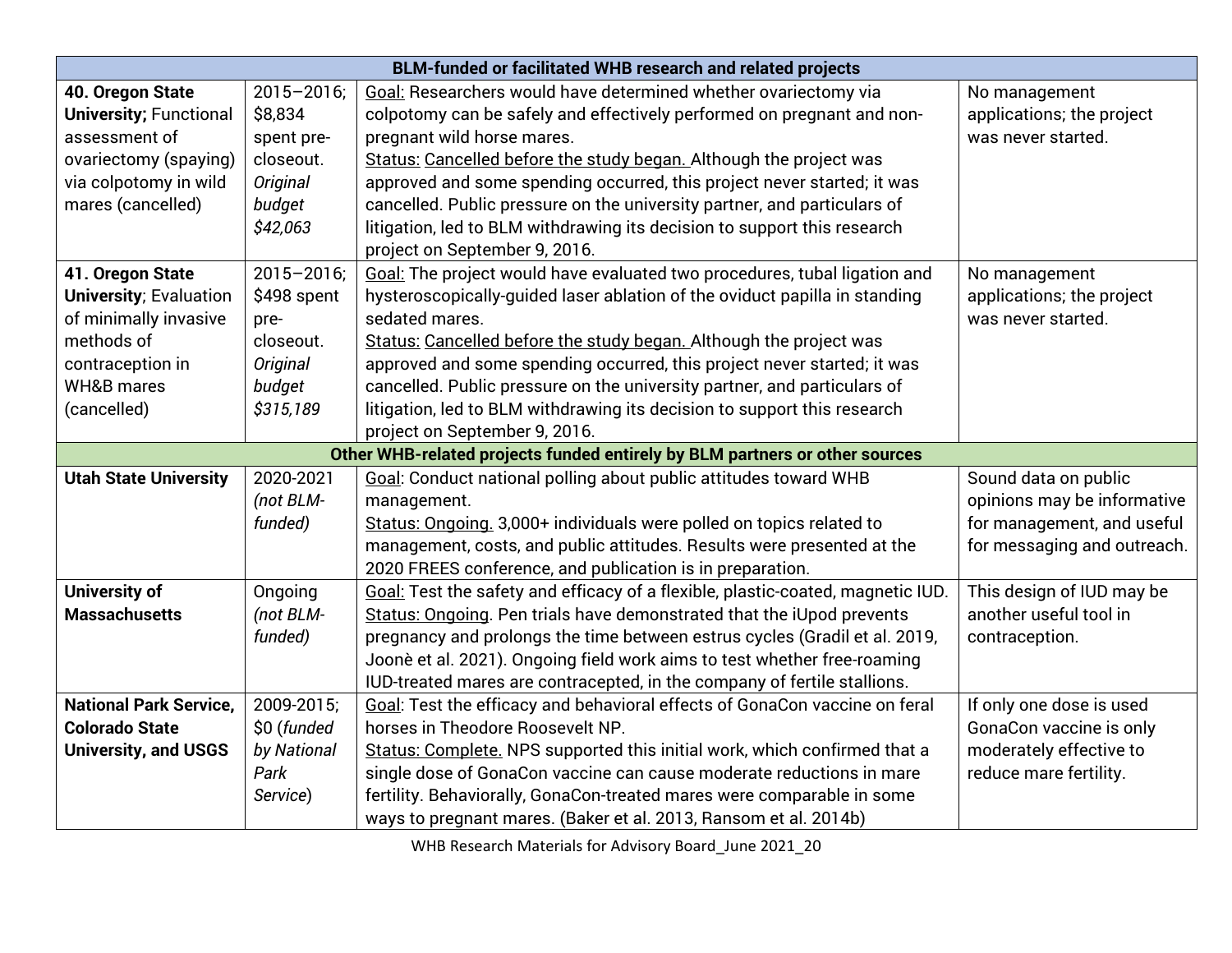| Other WHB-related projects funded entirely by BLM partners or other sources |                 |                                                                               |                               |
|-----------------------------------------------------------------------------|-----------------|-------------------------------------------------------------------------------|-------------------------------|
| <b>Wildlife Protection</b>                                                  | Ongoing         | Goal: Develop a bait station to remotely deliver contraceptive vaccine darts. | The invention could deliver   |
| Management, Inc.                                                            | (funded by      | Status: Ongoing. The company has a patented prototype for remotely            | fertility control vaccines to |
|                                                                             | <b>NM Small</b> | triggered vaccine darting at a feed bait station. The system can read         | wild horses at bait stations. |
|                                                                             | <b>Business</b> | identification chips. Dart delivery is to the pectoral muscles. Facial        | It has not yet been used in   |
|                                                                             | Assistance /    | recognition software may identify individual horses. Ongoing tests of         | the wild.                     |
|                                                                             | Sandia Labs)    | private, free-ranging (not federally protected) horses.                       |                               |
| <b>US Navy; Testing the</b>                                                 | 2016; \$0       | Goal: Test the use of infrared and visual spectrum cameras mounted on a       | Unmanned drones would         |
| accuracy of horse and                                                       | (funded by      | military Tiger Shark Unmanned Aerial Vehicle (UAV), to survey horses and      | need high quality sensors if  |
| burro surveys, using a                                                      | Department      | burros at Centennial HMA (China Lake Naval Weapons Station).                  | they will be used in wild     |
| drone-mounted                                                               | of Defense)     | Status: Complete. Over flights in December 2016, the sensor package on the    | horse and burro surveys.      |
| infrared camera                                                             |                 | drone did not perform well when panned out at a wide angle. This was not      |                               |
|                                                                             |                 | suitable for surveying large areas. Future flights could be improved by a     |                               |
|                                                                             |                 | sensor system with a more sensitive infrared camera.                          |                               |
| <b>University of Alaska,</b>                                                | 2013-2017       | Goal: Document Native American oral histories and indigenous knowledge        | Indigenous knowledge          |
| Fairbanks; Indigenous                                                       | (not BLM-       | about horses in North America, and contrast with western scientific views.    | about wild horses may be an   |
| peoples and the horse                                                       | funded)         | Status: Dissertation defended in 2017 (Running Horse Collin 2017)             | important human               |
|                                                                             |                 |                                                                               | dimension, including in BLM   |
|                                                                             |                 |                                                                               | and tribal management.        |
| <b>University of</b>                                                        | Ongoing         | Goal: Use camera-traps to document interactions between wildlife,             | The study is documenting      |
| <b>California Agricultural</b>                                              | (funded by      | livestock, and wild horses, on the Modoc plateau.                             | wild horses competing with    |
| <b>Extension</b>                                                            | USFS)           | Status: Ongoing. Photo analysis is ongoing; no publications yet. This study   | wildlife and livestock.       |
|                                                                             |                 | is documenting use and habitat quality at water sources.                      |                               |
| <b>Brigham Young</b>                                                        | Multi-year      | Goal: Use camera-traps to monitoring springs on the Dugway proving            | The study is documenting      |
| <b>University / US Army</b>                                                 | (funded by      | grounds, southeast of Salt Lake City, to assess WH - wildlife interactions.   | wild horses competing with    |
| <b>Dugway Proving</b>                                                       | DoD)            | Status: Complete. This research group has published two papers                | wildlife and livestock.       |
| <b>Grounds</b>                                                              |                 | demonstrating that native wildlife are negatively affected by the presence of |                               |
|                                                                             |                 | wild horses near water sources (Hall et al. 2016, 2018).                      |                               |
| <b>Arizona Game and</b>                                                     | Multi-year      | Goal: Assess impacts of wild burros on indicators of biodiversity.            | Wild burro impacts in         |
| <b>Fish Department</b>                                                      | (funded by      | Status: Field data collection complete; analysis n progress. Field work       | Arizona have not been         |
|                                                                             | AGFD)           | included measurements of bird, small mammal, bat, herpetological,             | systematically assessed       |
|                                                                             |                 | macroinvertebrate, and vegetation communities, as well as burro scat index    | prior to this study.          |
|                                                                             |                 | counts, in areas with estimated burro density.                                |                               |
|                                                                             |                 |                                                                               |                               |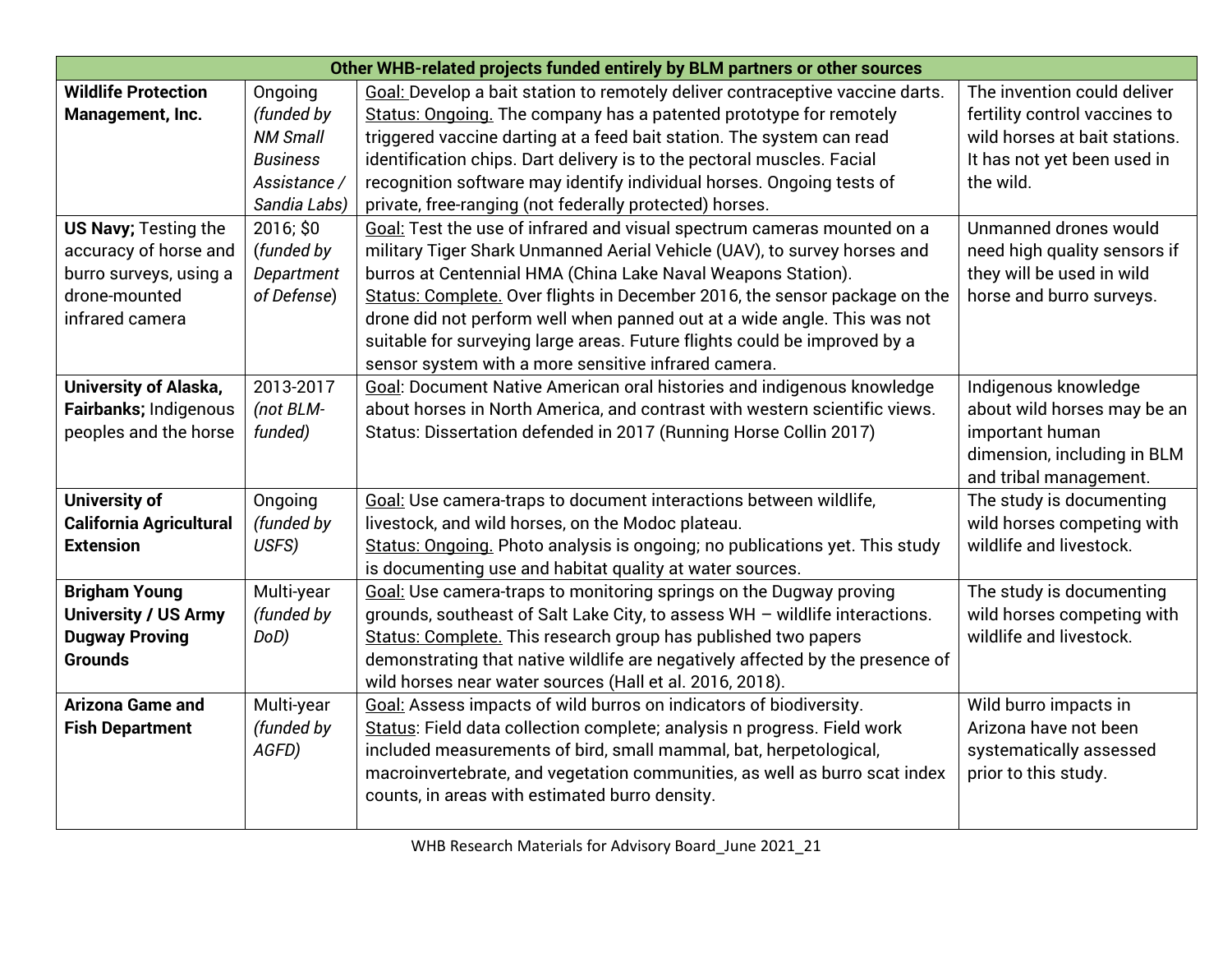| Other WHB-related projects funded entirely by BLM partners or other sources |               |                                                                                |                                 |
|-----------------------------------------------------------------------------|---------------|--------------------------------------------------------------------------------|---------------------------------|
| <b>University of Nevada,</b>                                                | Ongoing       | Goal: Use vegetation sampling, Greater sage-grouse locations, and horse,       | The study confirms that wild    |
| Reno                                                                        | (not BLM-     | wildlife and livestock fecal transects to characterize ungulate versus sage-   | horses impact Greater sage-     |
|                                                                             | funded)       | grouse habitat use in and near the Sheldon National Wildlife Refuge.           | grouse population growth.       |
|                                                                             |               | Status: Complete. Heavy grazing by wild horses or livestock reduces sage-      |                                 |
|                                                                             |               | grouse chick survival, but effects on nest survival less so (Street 2021). The |                                 |
|                                                                             |               | project may continue with post-doctoral research.                              |                                 |
| <b>University of</b>                                                        | 2019-2023;    | Goal: Study the ecosystem attributes (flora, fauna, physical measures)         | The study might suggest         |
| <b>Technology, Sydney</b>                                                   | \$0 (NPS      | before and after burro removals from Death Valley NP and the Mojave            | that predation risk reduces     |
| (Australia); Effect of                                                      | permitted;    | <b>National Preserve.</b>                                                      | burro use at springs, and       |
| burro removal from                                                          | externally    | Status: Ongoing. Predation on burros by cougars, and burro behavioral          | increases riparian habitat      |
| California springs                                                          | funded)       | avoidance of water sites where cougars are found, has been documented.         | value to other species.         |
| <b>University of Arizona</b>                                                | 2015-2018     | Goal: Document ecological effects of wild burros in desert riparian areas      | Wild burros appear to           |
|                                                                             | (not BLM-     | Status: Complete. Study documented that burros dig 'wells' that can allow      | facilitate water availability   |
|                                                                             | funded)       | for water access in sandy / gravelly beds of intermittent streams (Lundgren    | and seedling germination in     |
|                                                                             |               | et al. 2021)                                                                   | some environments.              |
| <b>University of Nevada</b>                                                 | 2018-2019;    | Goal: Collate and consider existing records on riparian conditions and wild    | This study is looking for       |
| Reno; Nevada riparian                                                       | \$0 (funding  | horse numbers in areas of Nevada.                                              | correlations between wild       |
| management in WHB                                                           | from USFS)    | Status: UNR began to collect the desired records in 2020.                      | horse use and riparian          |
| use areas                                                                   |               |                                                                                | condition.                      |
| University of                                                               | 2015-2020;    | Goal: Review available literature on wild horse interactions with livestock    | The review of capture           |
| <b>Wyoming; Animal-</b>                                                     | \$0 (funding  | and native ungulates.                                                          | outcomes confirms that          |
| plant interaction                                                           | from WY       | Status: Several review papers completed, addressing dietary overlap            | <b>BLM</b> has lower mortality  |
| ecology on Wyoming                                                          | DOT)          | (Scasta et al. 2016), human dimensions (Scasta 2019a, Scasta et al. 2020),     | than most other wildlife        |
| rangelands                                                                  |               | and a review of BLM animal welfare outcomes at gathers (Scasta 2020).          | capture operations.             |
| <b>Arizona State</b>                                                        | 2014-2016;    | Goal: Use camera traps to monitor burro behaviors near water sources.          | Burros may facilitate water     |
| <b>University</b>                                                           | \$0 (not BLM- | Status: The study documented burros digging out water sources in sandy         | availability for other wildlife |
|                                                                             | funded)       | washes, creating 'wells' of water that are then available for other wildlife   | species in some areas.          |
|                                                                             |               | species. (Lundgren et al. 2017).                                               |                                 |
| <b>UC Davis Emeritus</b>                                                    | $2016 -$      | Goal: Test the use of cyanoacrylate glue in mare oviducts, to prevent          | This sterilization method is    |
| researcher; Non-                                                            | ongoing; \$0  | fertility.                                                                     | relatively non-invasive. It     |
| surgical sterilization                                                      | (self-funded) | Status: Complete. The technique is exacting. A pilot study of 6 treated        | requires uncommon               |
| of mares                                                                    |               | mares indicated success for up to 3 years or more.                             | veterinary expertise.           |
|                                                                             |               |                                                                                |                                 |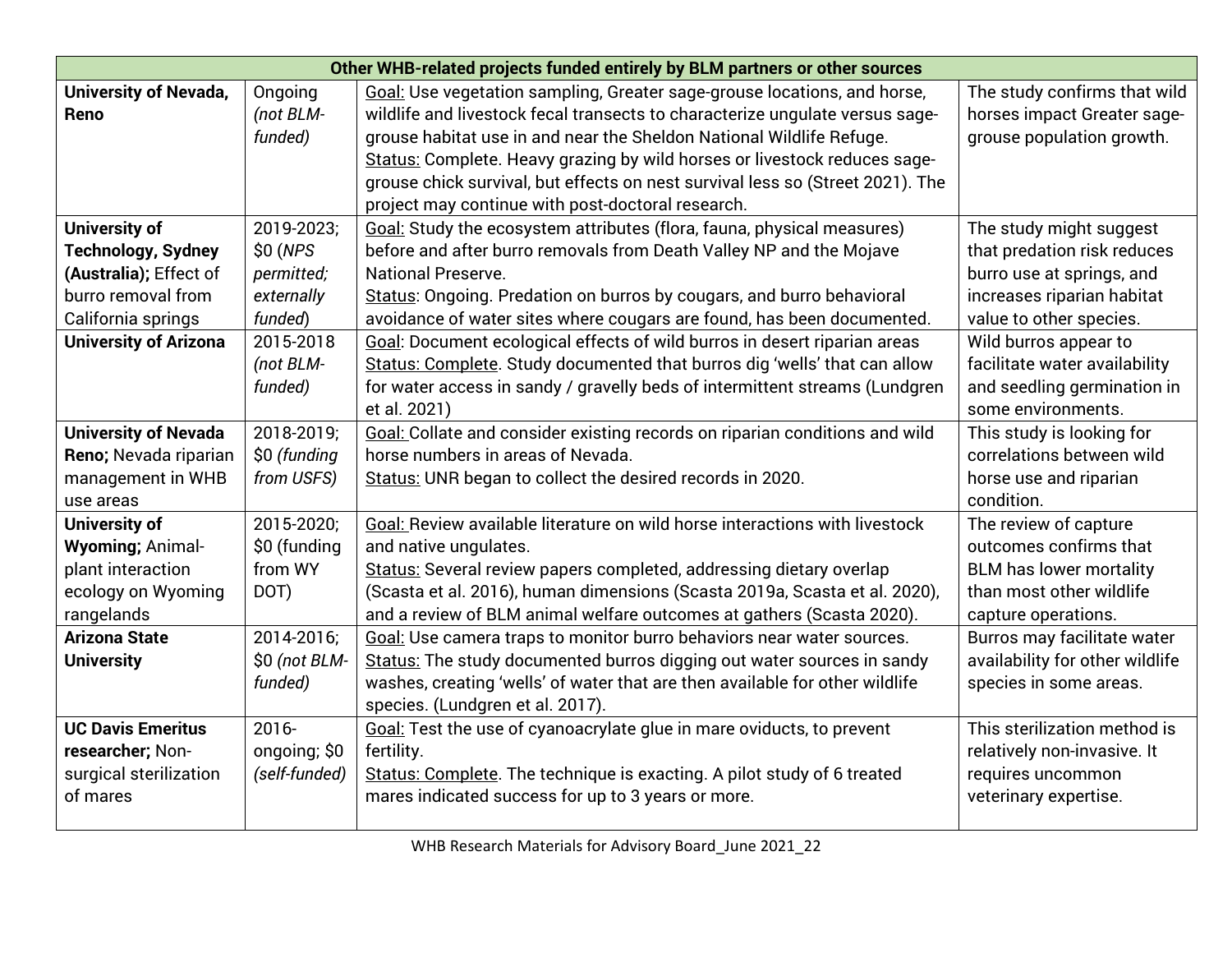| Other WHB-related projects funded entirely by BLM partners or other sources |             |                                                                             |                            |
|-----------------------------------------------------------------------------|-------------|-----------------------------------------------------------------------------|----------------------------|
| <b>New Mexico State</b>                                                     | 2015-2017;  | Goal: Monitor the movements of radio-collared burros, the effectiveness of  | Wild burro jenny fertility |
| <b>University / USGS</b>                                                    | \$0 (funded | PZP vaccines for jennies, and of vasectomy for jacks.                       | levels can be affected by  |
| <b>Wildlife Coop Unit;</b>                                                  | by Dept. of | Status: 19 jennies were treated with PZP, including 7 that were immobilized | fertility control vaccine  |
| Ecology of feral                                                            | Defense)    | with etorphine + xylazine. 24 jacks were vasectomized. Data collection      | treatments.                |
| burros on the National                                                      |             | concluded in 2017. Results are in press (Gedir et al. In press).            |                            |
| <b>Training Center Fort</b>                                                 |             |                                                                             |                            |
| Irwin, California                                                           |             |                                                                             |                            |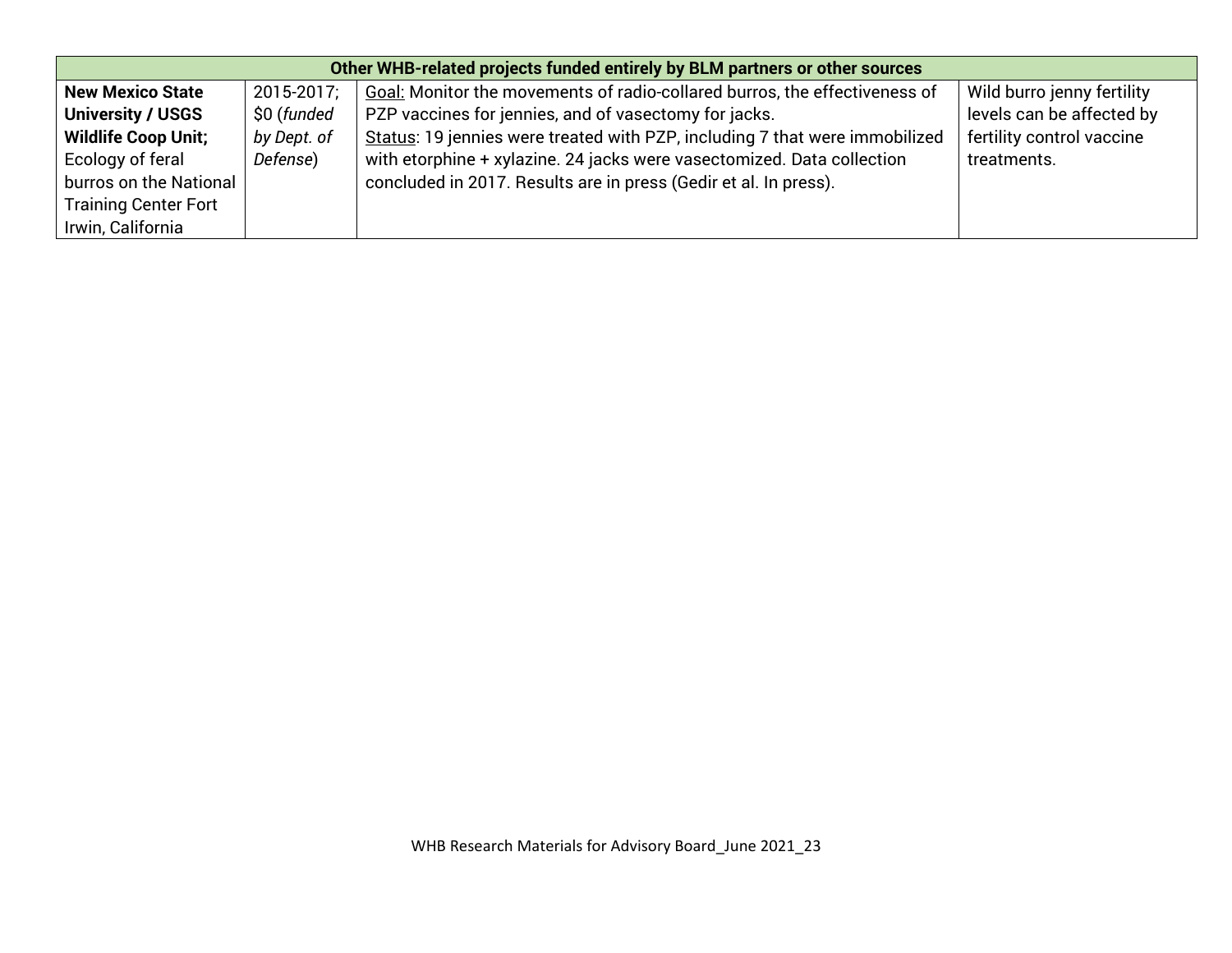## **Literature Cited**

*The following list is of references noted in the table above, and mainly includes work resulting from BLM funding or logistical support. Omission of any such work is not intentional. Many other WHB-related scientific publications have been published since 2005, but are not included here.*

- Baker, D.L., J.G. Powers, M.O. Oehler, J.I. Ransom, J. Gionfriddo, and T.M. Nett. 2013. Field evaluation of the Immunocontraceptive GonaCon-B in free-ranging horses (*Equus caballus*) at Theodore Roosevelt National Park. Journal of Zoo and Wildlife Medicine 44:S141-S153.
- Baker D.L., J.G. Powers, J.I. Ransom, B.E. McCann, M.W. Oehler, J.E. Bruemmer, N.L. Galloway, D. C. Eckery, and T. M. Nett. 2018. Reimmunization increases contraceptive effectiveness of gonadotropin-releasing hormone vaccine (GonaCon-Equine) in free-ranging horses (Equus caballus): Limitations and side effects. PLoS ONE 13(7): e0201570.
- Bechert, U., Bartell, J., Kutzler, M., Menino, F., Bildfell, R., Anderson, A., and Fraker, M. 2013. Effects of two porcine zona pellucida immunocontraceptive vaccines on ovarian activity in horses. Journal of Wildlife Management 77(7):1386- 1400.
- Bechert, U., and Fraker, M. 2018a. Twenty years of SpayVac® research: potential implications for regulating feral horse and burro populations in the United States. Human-Wildlife Interactions 12(1):117-130.
- Bechert, U., J. Rohde, H. Freer, and B. Wagner. 2018b. IgG4/7 responses correlate with contraception in mares vaccinate with SpayVac. Theriogenology 121:168-174.
- Carey, K.A., A. Ortiz, K. Grams, D. Elkins, J.W. Turner, and A.T. Rutberg. 2019. Efficacy of dart-delivered PZP-22 immunocontraceptive vaccine in wild horses (*Equus caballus*) in baited traps in New Mexico, USA. Wildlife Research 46:713-718.
- Chaparro, F.J., K.F. Presley, M.A. Coutinho da Silva, and J.J.Lanutti. 2019. Sintered electrospun polycaprolactone for controlled model drug delivery. Materials Science and Engineering C 99:112-120.
- Chaparro, F.J., K.F. Presley, M.A. Coutinho da Silva, N. Mandan, M.L. Colachis, M. Posner, R.M. Arnold, F. Fan, C.R. Moraes, and and J.J.Lanutti. 2019. Sintered electrospun poly(∈-caprolactone)–poly(ethylene terephthalate) for drug delivery. Journal of Applied Polymer Science 136(26):47731.
- Coates, P.S., S.T. O'Neil, D. Muñoz, and I. Dwight. In Press. Free-Roaming Horses Adversely Impact Greater Sage-Grouse Population Dynamics in Sagebrush Ecosystems. Journal of Wildlife Management (In Press).
- Cothran, E.G., B.W. Davis, A. Khanshour, S. Funk, E. Conant, R.C. Booker and R. Juras. In review. Genetic diversity in populations of feral horses on public lands in the western United States.
- Davis K.A., K.M. Klohonatz D.S.O. Mora, H.M. Twenter, P.E. Graham, P. Pinedo, D.C. Eckery, and J.E. Bruemmer. 2018. Effects of immunization against bone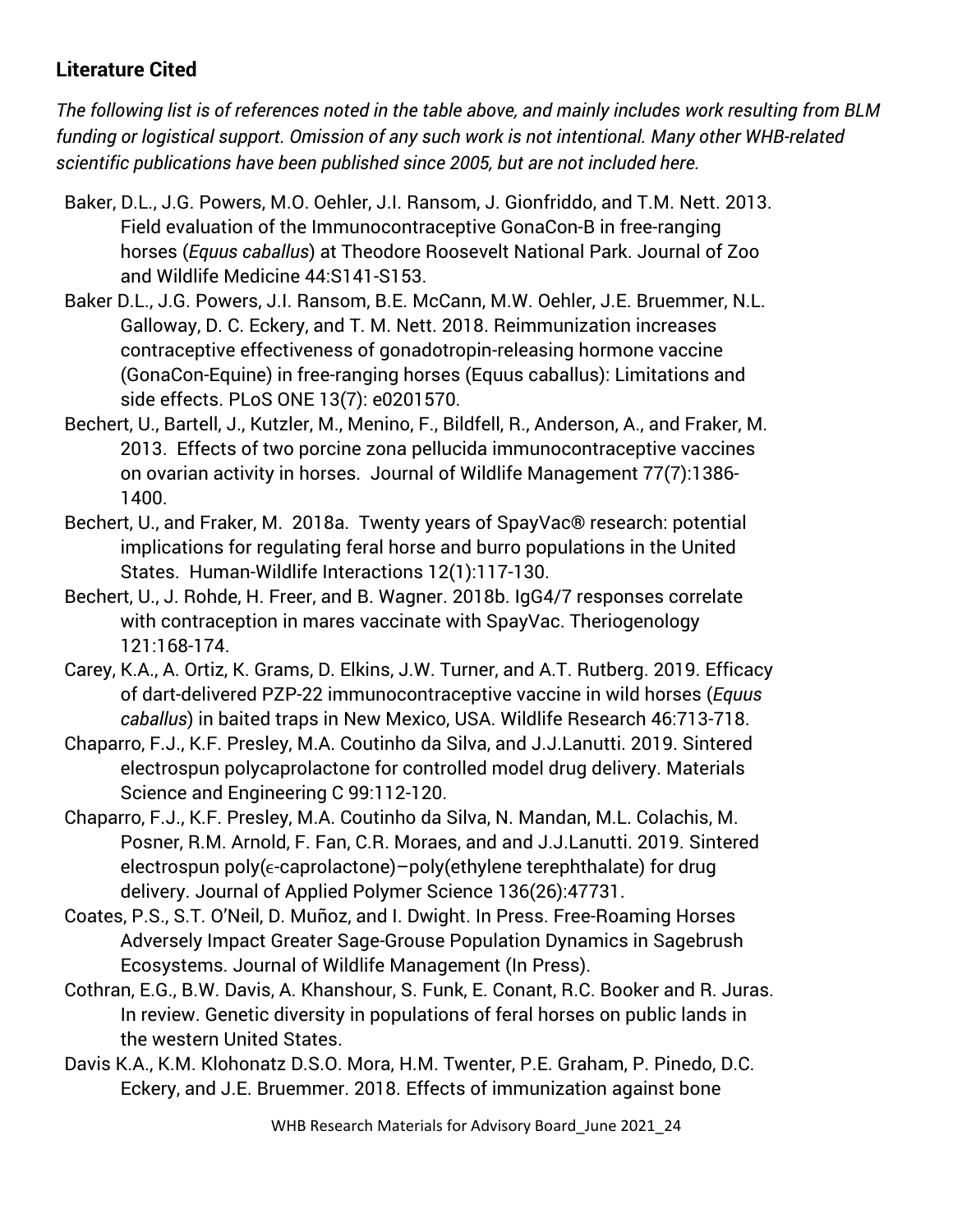morphogenetic protein-15 and growth differentiation factor-9 on ovarian function in mares. Animal Reproduction Science 192:69-77.

- Ekernas, L.S., and B.C. Lubow. 2019. R script to analyze simultaneous double observer wild horse and burro aerial surveys. U.S. Geological Survey software release. URL: https://code.chs.usgs.gov/fort/whas, doi: [https://doi.org/10.5066/P946MHTZ.](https://doi.org/10.5066/P946MHTZ)
- Gagnon, J.W., C. Beach, C.D. Loberger, K.S. Ogren, and S.C. Sprague. 2018. Inventory right-of-way fence and associated features in the Lake Pleasant area. Supplement to SPR-753: Strategies to Reduce Burro-Vehicle Collisions in the Lake Pleasant Area. Arizona Game and Fish Department (AGFD) report to Arizona Department of Transportation. AGFD, Phoenix, Arizona.
- Gedir, J.V., J.W. Cain, B.C. Lubow, T. Karish, D.K. Delaney, and G.W. Roemer. In press. Estimating Abundance and Assessing the Efficacy of Fertility Control in Feral Burros. Journal of Wildlife Management.
- Gradil, C.M., C.K. Uricchio, and A. Schwarz. 2019. Self-Assembling Intrauterine Device (Upod) Modulation of the Reproductive Cycle in Mares. Journal of Equine Veterinary Science 83: 102690.
- Griffin, P.C., L.S. Ekernas, K.A. Schoenecker, and B.C. Lubow. 2020. Standard operating procedures for wild horse and burro double-observer aerial surveys. U.S. Geological Survey Techniques and Methods, book 2, A16.
- Hall, L.K., R.T. Larsen, M.D. Westover, C.C. Day, R.N. Knight, and B.R. McMillan. 2016. Influence of exotic horses on the use of water by communities of native wildlife in a semi-arid environment. Journal of Arid Environments 127:100- 105.
- Hall, L.K., R.T. Larsen, R.N. Knight, and B.R. McMillan. 2018. Feral horses influence both spatial and temporal patterns of water use by native ungulates in a semiarid environment. Ecosphere 9(1):e02096.
- Hennig, J.D, J.L. Beck, and J. D. Scasta. 2018. Spatial ecology observations from feral horses equipped with global positioning system transmitters. Human-Wildlife Interactions 12:75-84.
- Hennig, J.D., J.L. Beck, C.J. Gray, and J. D. Scasta. 2020a. Temporal overlap among feral horses, cattle, and native ungulates at water sources. Journal of Wildlife Management. DOI: 10.1002/jwmg.21959.
- Hennig, J.D, J. D. Scasta, J.L. Beck, K.A. Schoenecker, and S.R.B. King. 2020b. Systematic review of equids and telemetry collars implications for deployment and reporting. Wildlife Research 47:361-371.
- Holcomb, K.E. 2017. Is shade for horses a comfort resource or a minimum requirement? Journal of Animal Science 95:4206-4212.
- Holcomb, K.E., and C.S. Stull. 2016. Effect of time and weather on preference, frequency, and duration of shade use by horses. Journal of Animal Science 94:1653-1661.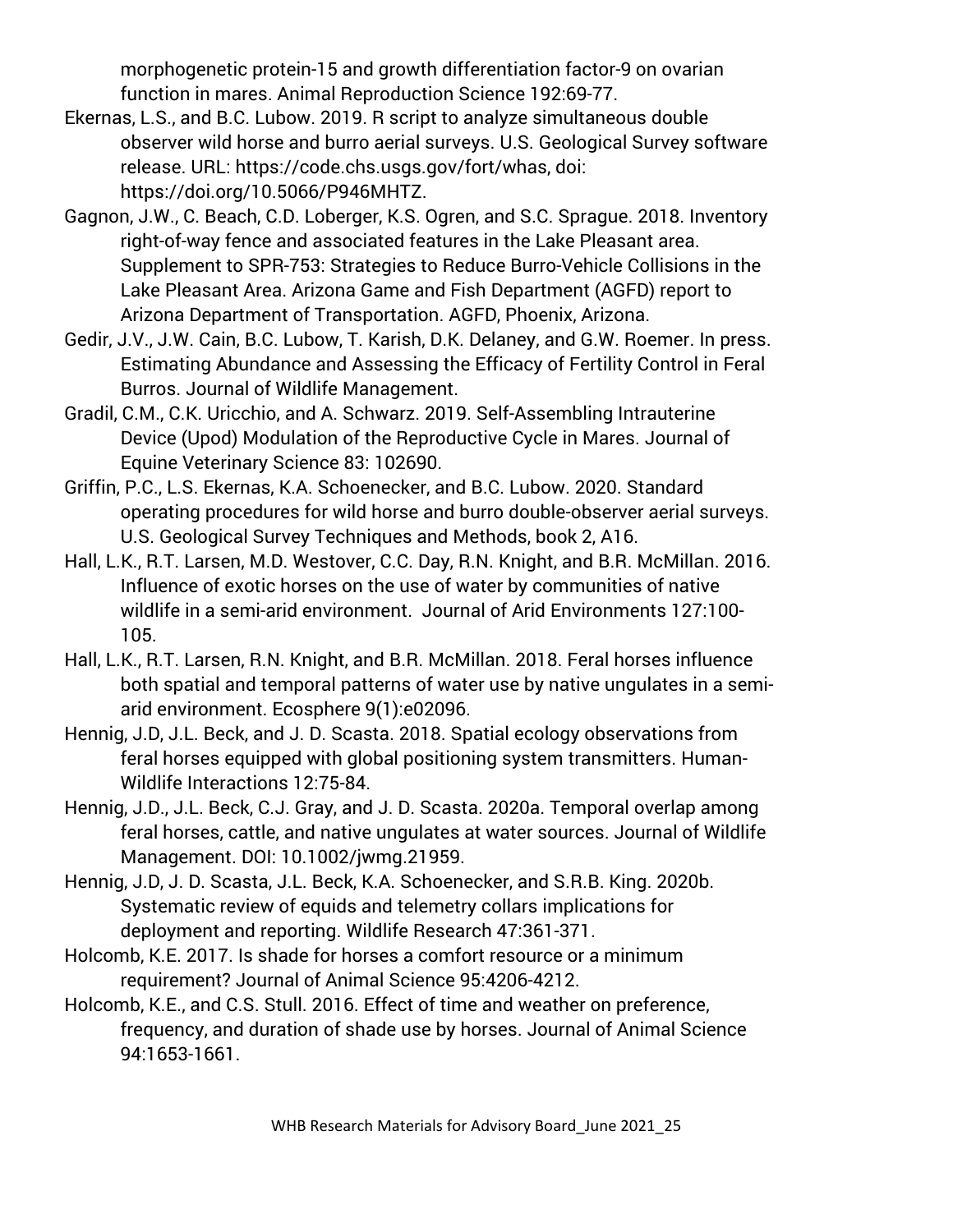Holyoak, G.R., C.C. Lyman, S. Wang, S.S. Germaine, C.O. Anderson, J.M. Baldrighi, N. Vemula, G.B. Rexabek, and A.J. Kane. In press. Efficacy of a Y-design intrauterine device as a horse contraceptive. Journal of Wildlife Management.

- Joonè, C.J., C.M. Gradil, J.A. Picard, J.D. Taylor, D. deTonnaire, and J. Cavalieri. 2021. The contraceptive efficacy of a self-assembling intra-uterine device in domestic mares. Australian Veterinary Journal. doi: 10.1111/avj.13055
- Kaweck, M.M., J.P. Severson, and K.L. Launchbaugh. 2018. Impacts of wild horses, cattle, and wildlife on riparian areas in Idaho. Rangelands 40:45-52.
- Killian, G. J., D. Thain, N. K. Diehl, J. Rhyan, and L. Miller. 2008. Four-year contraception rates of mares treated with single-injections porcine zona pellucida and GnRH vaccines and intrauterine devices. Wildlife Research 35:103–115.
- King, S.R.B., K.A. Schoenecker, and D.J. Manier. 2019. Potential spread of cheatgrass (*Bromus tectorum*) and other invasive species by feral horses (*Equus ferus caballus*) in western Colorado. Rangeland Ecology and Management 72:706-710.
- King, S.R.B., K.A. Schoenecker, J.A. Fike, and S.J. Oyler-McCance. 2018. Long-term persistence of horse fecal DNA in the environment makes equids particularly good candidates for noninvasive sampling. Ecology and Evolution 8:4053- 4064.
- King, S.R.B., K.A. Schoenecker. 2019. Comparison of methods to examine diet of feral horses from noninvasively collected fecal samples. Rangeland Ecology and Management 72:661-666.
- Lubow, B.C. and J.I. Ransom. 2009. Validating Aerial Photographic Mark–Recapture for Naturally Marked Feral Horses. Journal of Wildlife Management 73:1420- 1429.
- Lubow, B.C. and J.I. Ransom. 2016. Practical bias correction in aerial surveys of large mammals: validation of hybrid double-observer with sightability method against known abundance of feral horse (Equus caballus) populations. PLoS One. 2016; 11(5): e0154902.
- Lundgren, E.J., D. Ramp, J.C. Stromberg, J. Wu, N.C. Nieto, M. Sluk, K.T. Moeller, and A.D. Wallach. 2021. Equids engineer desert water availability. Science 372:491-495.
- Muñoz, D.A., P.S. Coates, and M.A. Ricca. 2020. Free-roaming horses disrupt greater sage-grouse lekking activity in the great basin. Journal of Arid Environments 184: 104304.
- Ransom, J.I. 2012. Detection probability in aerial surveys of feral horses. Journal of Wildlife Management 76:299-307.
- Ransom, J.I. and B.S. Cade. 2009. Quantifying equid behavior— A research ethogram for free-roaming feral horses. U.S. Geological Survey Techniques and Methods 2-A9.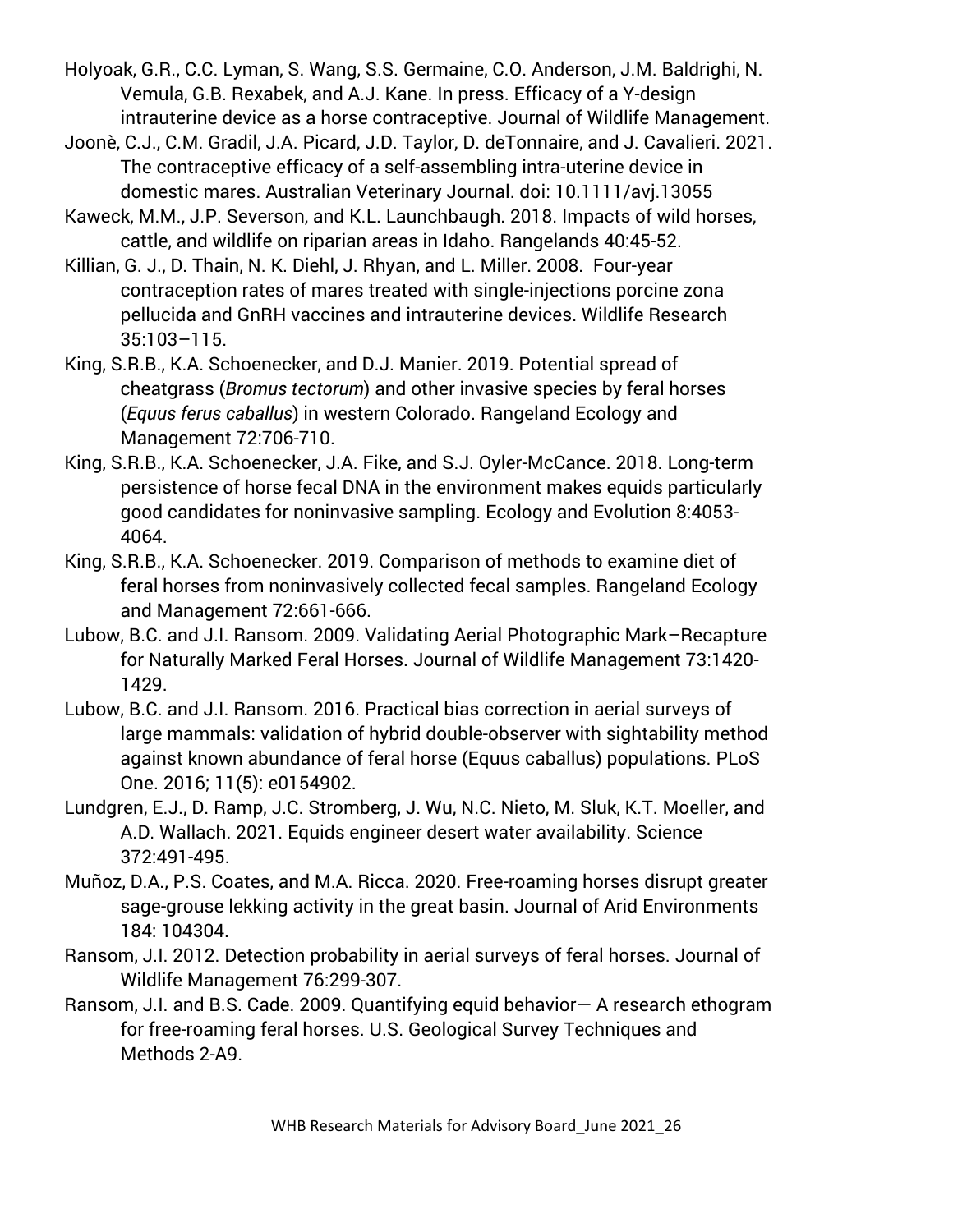- Ransom, J.I., B.S. Cade, and N.T. Hobbs. 2010. Influences of immunocontraception on time budgets, social behavior, and body condition in feral horses. Applied Animal Behaviour Science 124:51-60.
- Ransom, J.I., J.E. Roelle, B.S. Cade, L. Coates‐Markle, and A.J. Kane. 2011. Foaling rates in feral horses treated with the immunocontraceptive porcine zona pellucida. Wildlife Society Bulletin, 35:343-352.
- Ransom, J.I., J.G. Powers, N.T. Hobbs, and D.L. Baker. 2014a. Ecological feedbacks can reduce population-level efficacy of wildlife fertility control. Journal of Applied Ecology 51:259-269.
- Ransom, J.I., J.G. Powers, H.M. Garbe, M.W. Oehler, T.M. Nett, and D.L. Baker. 2014b. Behavior of feral horses in response to culling and GnRH immunocontraception. Applied Animal Behaviour Science 157: 81-92.
- Ransom, J.I., L Lagos, H. Hrabar, H. Mowrazi, D. Ushkhjargal, and N. Spasskaya. 2016. Wild and feral equid population dynamics. Pages 68-86 in J. I. Ransom and P Kaczensky, eds., Wild equids; ecology, management and conservation. Johns Hopkins University Press, Baltimore, Maryland.
- Ransom, J.I., N.T. Hobbs, and J. Bruemmer. 2013. Contraception can lead to trophic asynchrony between birth pulse and resources. PLoS one, 8(1), p.e54972.
- Roelle, J. 2015. Second captive breeding trial to evaluate the efficacy of SpayVac as a wild horse contraceptive. Unpublished USGS Fort Collins Science Center report to BLM.
- Roelle, J.E., S.S. Germaine, A.J. Kane, and B.S. Cade. 2017. Efficacy of SpayVac as a contraceptive in feral horses. Wildlife Society Bulletin 41:107-115.
- Roelle, J.E. and S.J. Oyler-McCance. 2015. Potential demographic and genetic effects of a sterilant applied to wild horse mares. US Geological Survey Openfile Report 2015-1045.
- Roelle, J.E., and J.I. Ransom. 2009. Injection-site reactions in wild horses (*Equus caballus*) receiving an immunocontraceptive vaccine: U.S. Geological Survey Scientific Investigations Report 2009–5038.
- Roelle, J.E., F.J. Singer, L.C. Zeigenfuss, J.I. Ransom, L. Coates-Markle, and K.A. Schoenecker. 2010. Demography of the Pryor Mountain wild horses, 1993– 2007: U.S. Geological Survey Scientific Investigations Report 2010-5125.
- Running Horse Collin, Y. 2017. The relationship between the indigenous peoples of the Americas and the horse: deconstructing a Eurocentric myth. Ph.D. Dissertation in Indigenous Studies, University of Alaska Fairbanks.
- Rutberg, A., K. Grams, J.W. Turner, and H. Hopkins. 2017. Contraceptive efficacy of priming and boosting does of controlled-release PZP in wild horses. Wildlife Research 44:174-181.
- Scasta, J.D., J.L. Beck, and C.J. Angwin. 2016. Meta-analysis of diet composition and potential conflict of wild horses with livestock and wild ungulates on western rangelands of North America. Rangeland Ecology and Management 69:310- 318.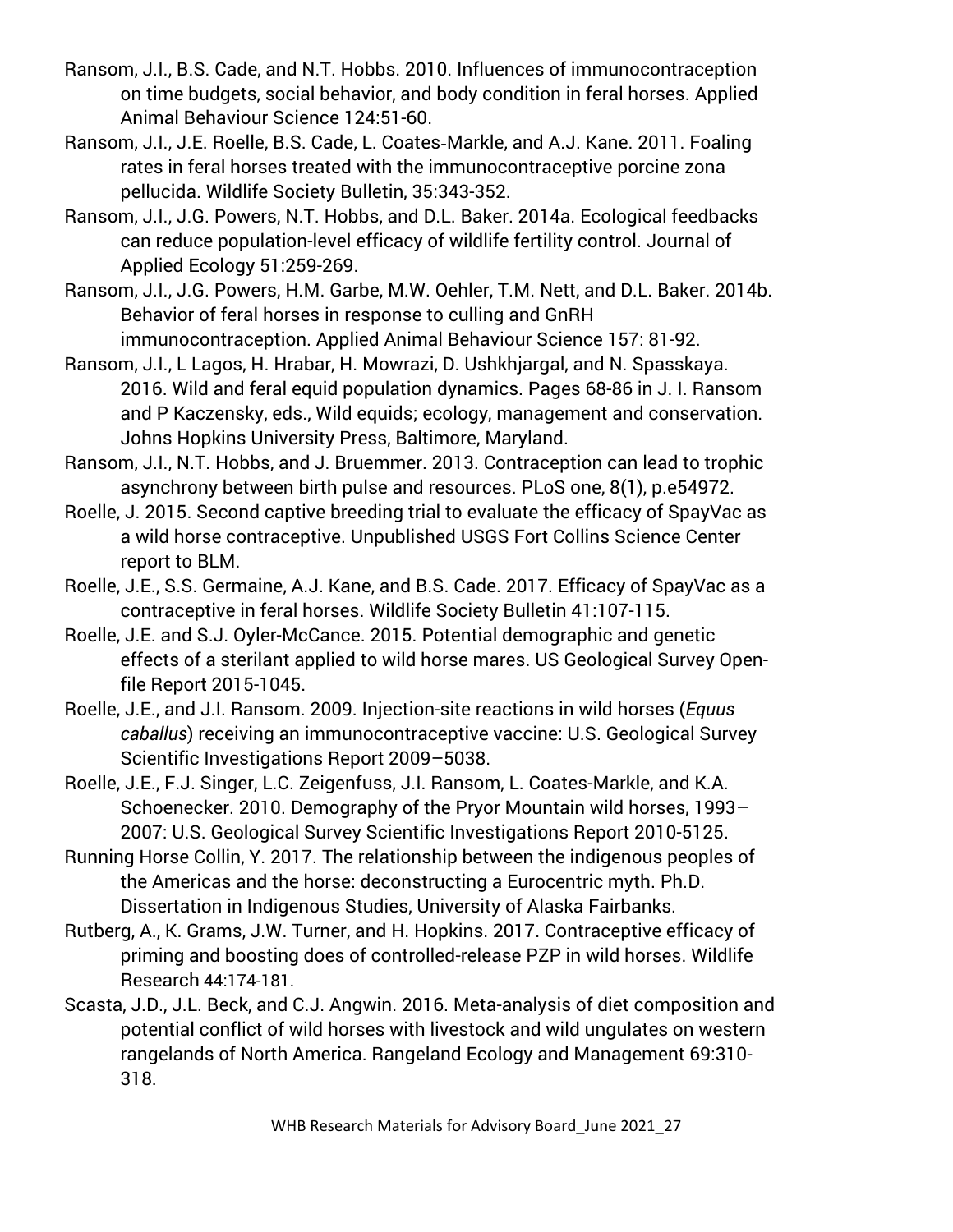- Scasta, J.D. 2019. Why are humans so emotional about feral horses? A spatiotemporal review of the psycho-ecological evidence with global implications. Geoforum 103:171-175.
- Scasta, J.D., M. Adams, R. Gibbs, B. Fleury. 2020. Free-ranging horse management in Australia, New Zealand and the United States: socio-ecological dimensions of a protracted environmental conflict. Rangeland Journal 2020: June 11.
- Scasta, J.D. 2020. Mortality and operational attributes relative to feral horse and burro capture techniques based on publicly available data from 2010-2019. Journal of Equine Veterinary Science 86:102893.
- Schoenecker K.A., S.R.B. King, and G.H. Collins. 2020. Evaluation of the impacts of radio-marking devices on feral horses and burros in a captive setting. Human-Wildlife Interactions 14:73-86.
- Schoenecker, K.A, P.F. Doherty, J.S. Hourt, and J.P. Romero. 2018. Testing Infrared Camera Surveys and Distance Analyses to Estimate Feral Horse Abundance in a Known Population. Wildlife Society Bulletin 42:452-459.
- Schoenecker, K.A., S.R.B. King, L.S. Ekernas, and S.J. Oyler-McCance. In Press. Estimating Population Size of Feral Horses Using Fecal DNA and Closed Capture Models. Journal of Wildlife Management.
- Schoenecker, K.A., S.R.B. King, M.K. Nordquist, D. Nandintseseg, and Q. Cao. 2016. Habitat and diet of equids. In: Wild equids: ecology, management, and conservation, J. I. Ransom and P. Kaczensky, eds. Johns Hopkins University Press. Baltimore, Maryland.
- Scully, C. M., R. L. Lee, L. Pielstick, J. Medlock, K. M. Patton, G. H. Collins, and M. A. Kutzler. 2015. Comparison of chemical and surgical vasectomy on testicular activity in free-roaming horses (Equus caballus). Journal of Zoo and Wildlife Medicine 46:815–824.
- Street, P. Greater Sage-grouse habitat and demographic response to grazing by nonnative ungulates. 2021. Ph.D. Dissertation. University of Nevada Reno.
- Turner, J.W., I.K. Liu, D.R. Flanagan, A.T. Rutberg, and J.F. Kirkpatrick. 2007. Immunocontraception in wild horses: one inoculation provides two years of infertility. Journal of Wildlife Management 71:662-667.
- Turner, J.W., A.T. Rutberg, R.E. Naugle, M.A. Kaur, D.R. Flanagan. H.J. Bertschinger, and I.K.M. Liu. 2008. Controlled-release components of PZP contraceptive vaccine extend duration of infertility. Wildlife Research 35:555-562.
- Turner, J.W. 2017. Development of a controlled-release 3-4 year PZP contraceptive vaccine for wild horses. Final report for BLM assistance agreement L10AC20431. University of Toledo, Toledo, Ohio.
- Wallace, Z.P., D.W. Stahlecker, M. Ruehmann, R. Nielson, and G.T. DiDonato. 2017. Survey of Free-Ranging Horses (Equus caballus) on the Navajo Nation Final Report. Eagle Environmental, Inc., Santa Fe, New Mexico.
- WHB Research Materials for Advisory Board\_June 2021\_28 Wallace, Z.P., R.M. Nielson, D.W. Stahlecker, G.T. DiDonato, and M.B Ruehmann. 2020. An abundance estimate of free-roaming horses on the Navajo Nation. Rangeland Ecology and Management. doi.org/10.1016/j.rama.2020.10.003